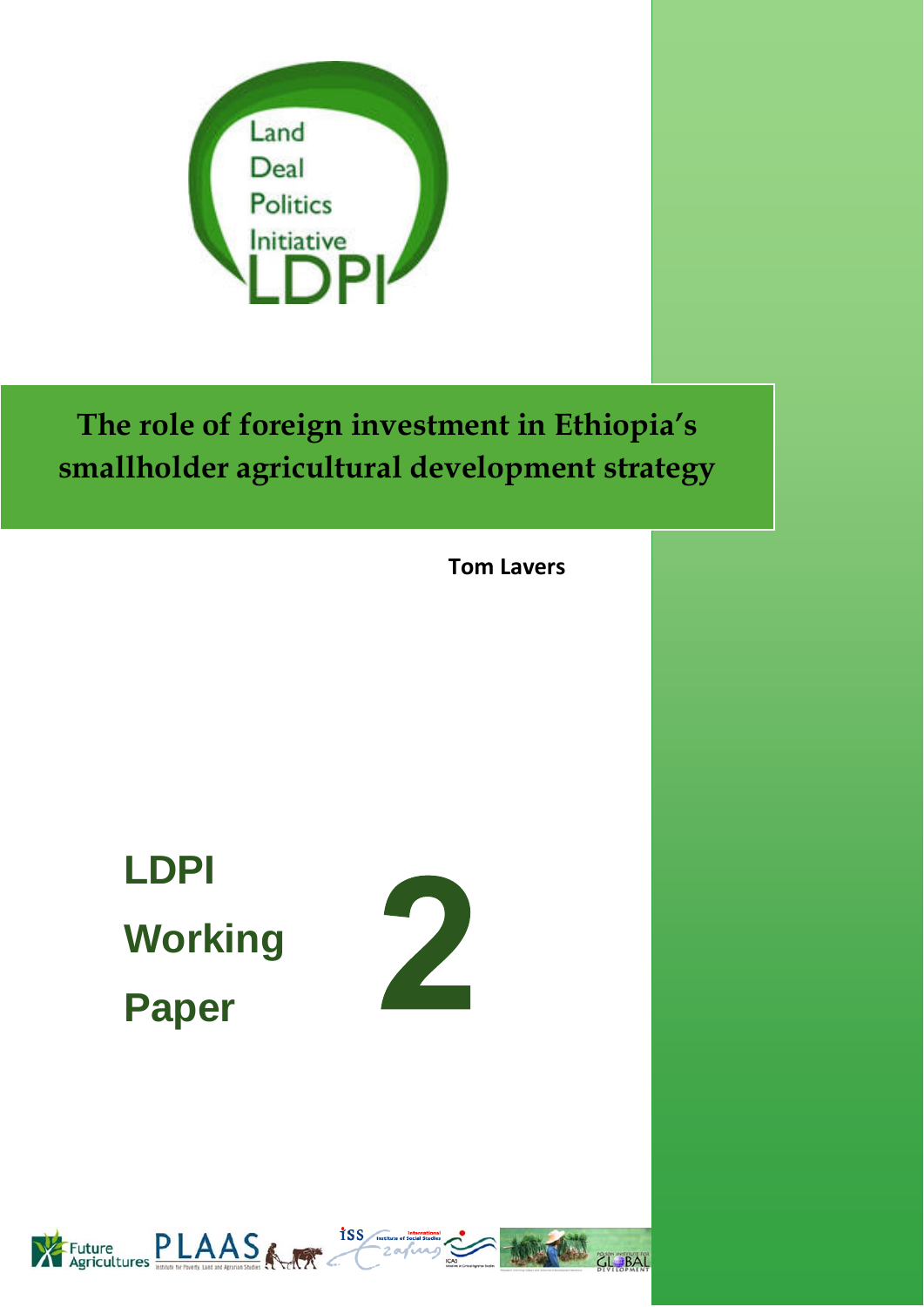## **The role of foreign investment in Ethiopia's smallholder agricultural development strategy**

*by* Tom Lavers

| Published by:<br><b>The Land Deal Politics Initiative</b> |                                                                   |                                                                      |                                  |
|-----------------------------------------------------------|-------------------------------------------------------------------|----------------------------------------------------------------------|----------------------------------|
|                                                           |                                                                   |                                                                      |                                  |
| www.iss.nl/ldpi                                           |                                                                   |                                                                      |                                  |
| landpolitics@gmail.com                                    |                                                                   |                                                                      |                                  |
| in collaboration with:                                    |                                                                   |                                                                      |                                  |
| <b>Institute for Development Studies (IDS)</b>            |                                                                   |                                                                      |                                  |
| University of Sussex                                      |                                                                   |                                                                      |                                  |
| Library Road                                              |                                                                   |                                                                      |                                  |
| Brighton, BN1 9RE                                         |                                                                   |                                                                      |                                  |
| United Kingdom                                            |                                                                   |                                                                      |                                  |
| Tel: +44 1273 606261                                      |                                                                   | Fax: +44 1273 621202    E-mail: ids@ids.ac.uk                        | Website: www.ids.ac.uk           |
| <b>Initiatives in Critical Agrarian Studies (ICAS)</b>    |                                                                   |                                                                      |                                  |
|                                                           | <b>International Institute of Social Studies (ISS)</b>            |                                                                      |                                  |
| P.O. Box 29776                                            |                                                                   |                                                                      |                                  |
| 2502 LT The Hague                                         |                                                                   |                                                                      |                                  |
| The Netherlands                                           |                                                                   |                                                                      |                                  |
|                                                           |                                                                   | Tel: +31 70 426 0664 Fax: +31 70 426 0799 E-mail: iss.icas@gmail.com | Website: www.iss.nl/icas         |
|                                                           | The Institute for Poverty, Land and Agrarian Studies (PLAAS)      |                                                                      |                                  |
|                                                           | School of Government, Faculty of Economic and Management Sciences |                                                                      |                                  |
|                                                           | University of the Western Cape, Private Bag X17                   |                                                                      |                                  |
| Bellville 7535, Cape Town                                 |                                                                   |                                                                      |                                  |
| South Africa                                              |                                                                   |                                                                      |                                  |
|                                                           | Tel: +27 21 959 3733 Fax: +27 21 959 3732                         | E-mail: plaas@uwc.ac.za                                              | Website: www.plaas.org.za        |
|                                                           | The Polson Institute for Global Development                       |                                                                      |                                  |
| Department of Development Sociology                       |                                                                   |                                                                      |                                  |
| <b>Cornell University</b>                                 |                                                                   |                                                                      |                                  |
| 133 Warren Hall                                           |                                                                   |                                                                      |                                  |
| Ithaca NY 14853                                           |                                                                   |                                                                      |                                  |
| <b>United States of America</b>                           |                                                                   |                                                                      |                                  |
| Tel: +1 607 255-3163                                      | Fax: +1 607 254-2896                                              | E-mail: ta12@cornell.edu                                             | Website: polson.cals.cornell.edu |

© February 2013 *All rights reserved. No part of this publication may be reproduced or transmitted in any form or by any means without prior permission from the publisher and the author.*

*Published with support from the UK Department for International Development (DfID), Atlantic Philanthropies, Inter‐Church Organization for Development Cooperation (ICCO), Ford Foundation and Miserior.*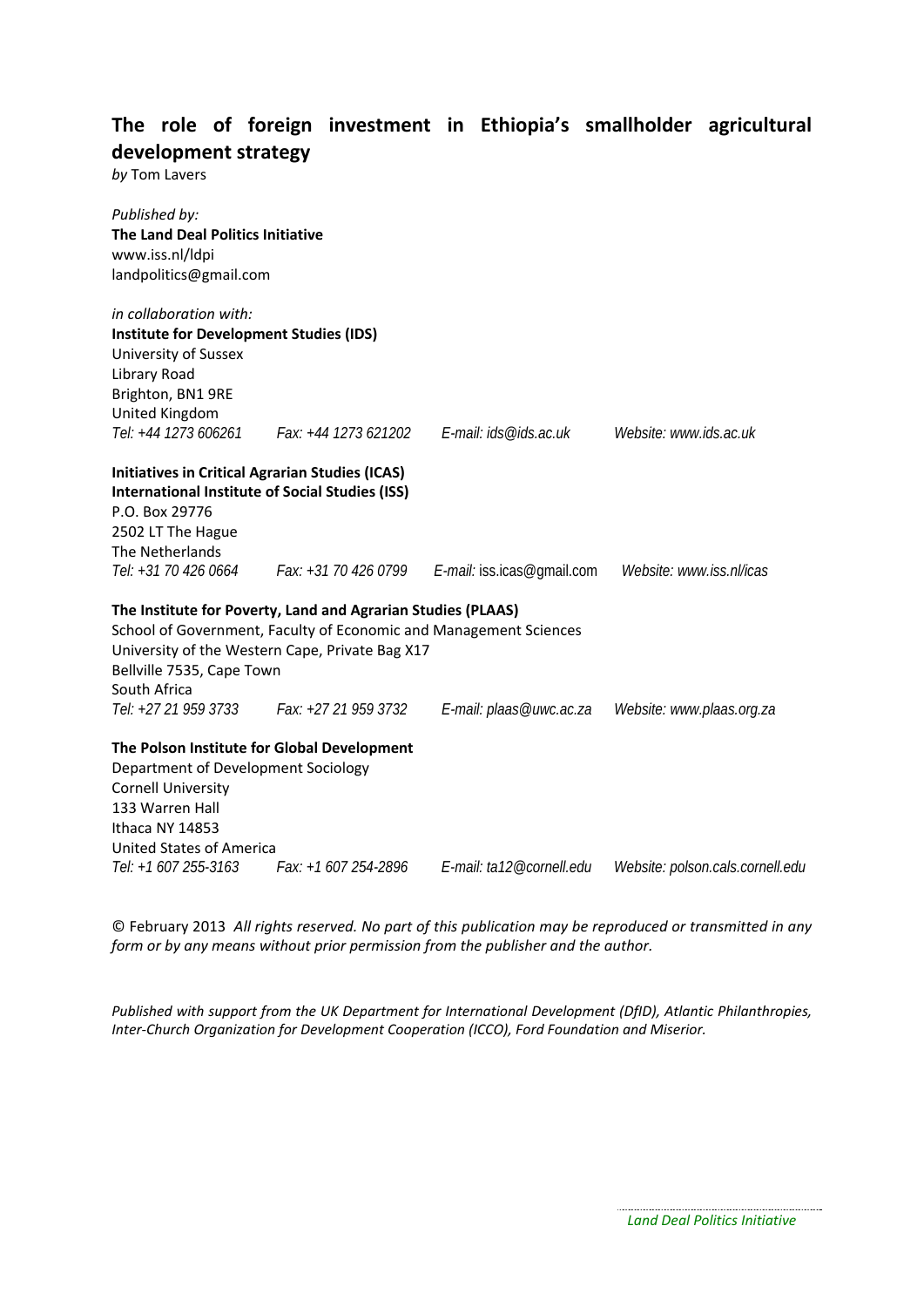### **Abstract**

Recent foreign agricultural investment in Africa has generated a great deal of interest and criticism, with western media warning of a neo-colonial 'land grab'.

This paper moves beyond this narrow assessment by examining the political and social dynamics of foreign agricultural investment in Ethiopia, a country that has figured prominently in recent debates. The paper links macro-level analysis regarding the types of projects and their role in the Ethiopian economy to case studies of investments at the micro-level, which examine changing patterns of land use and implications for displacement, employment and technology transfer. The paper concludes that the expansion of foreign investment in Ethiopia is part of a government move towards an export-led development strategy. As such, macro-benefits in terms of increased foreign exchange earnings come at the cost of increased micro-level risks to those living near new investments, in particular, politically marginalised pastoral populations in remote regions.

## About the author

Tom Lavers is a PhD candidate in International Development at the University of Bath. His PhD research examines the politics of social policy in Ethiopia, in particular focusing on the role of land tenure in the promotion of accumulation, equality and individual security as Ethiopia attempts to make the transition from a predominately rural, agrarian economy to an urban, industrial one. The research employs a case-based methodology, situating micro level case studies within analysis of the political economy of macro- and meso-level processes related to the commercialisation of agriculture and food security. His research interests include: social policy and development, social protection, food security, structural change, inequality and the "land grab".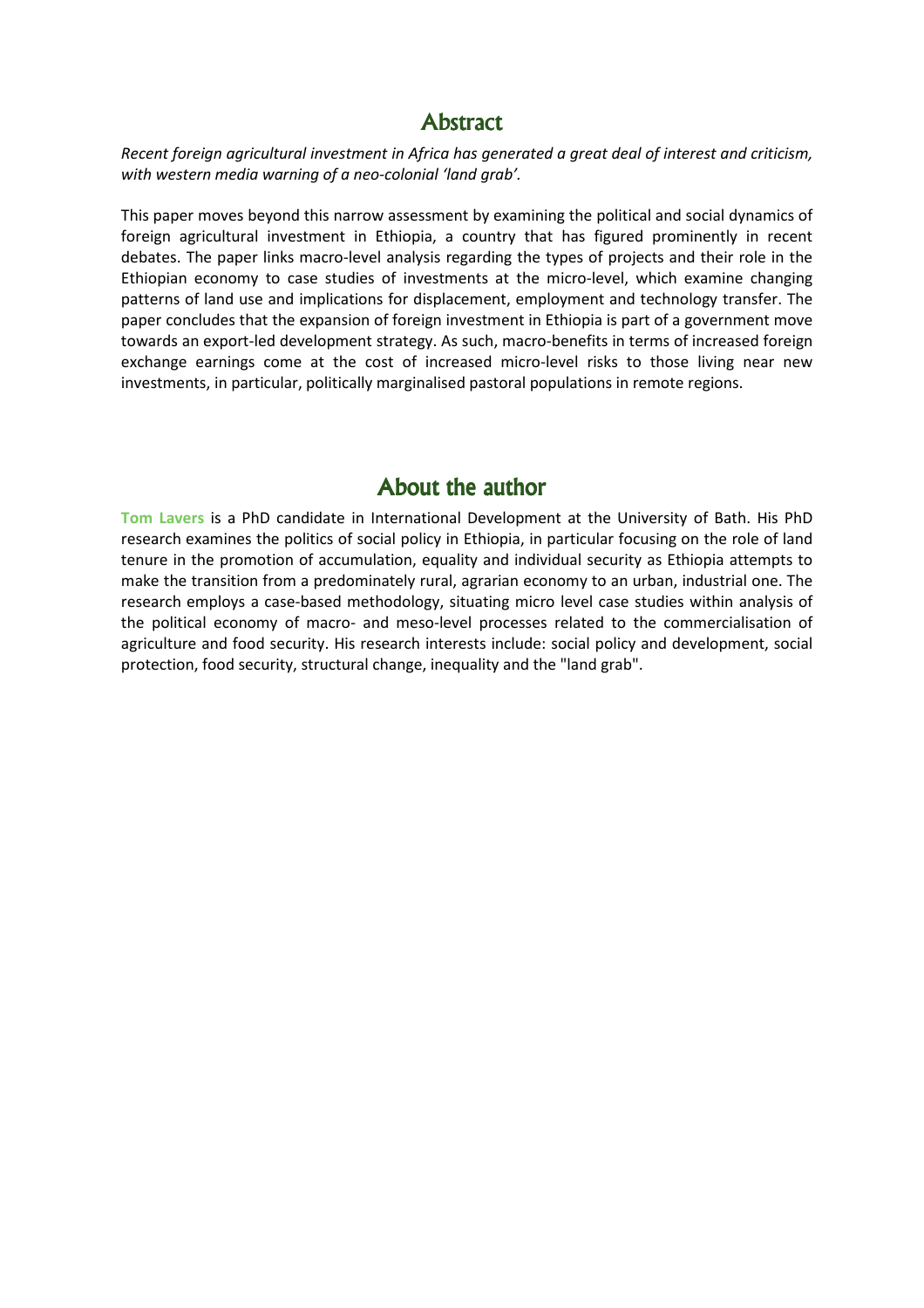#### **Acronyms**

| <b>ADLI</b>    | Agricultural Development Led Industrialisation                                     |
|----------------|------------------------------------------------------------------------------------|
| <b>AISD</b>    | Agricultural Investment Support Directorate                                        |
| ASS.           | <b>Agricultural Sample Survey</b>                                                  |
| <b>BOEPLAU</b> | Bureau of Environmental Protection, Land Administration and Use (Amhara)           |
| <b>CSA</b>     | <b>Central Statistical Agency</b>                                                  |
| <b>CSR</b>     | <b>Corporate Social Responsibility</b>                                             |
| <b>DBE</b>     | Development Bank of Ethiopia                                                       |
| EC             | Ethiopian Calendar (depending on the month, either seven or eight years behind the |
|                | Gregorian calendar)                                                                |
| EIA            | <b>Ethiopian Investment Agency</b>                                                 |
| EPLAUA         | Environmental Protection, Land Administration and Use Agency (Tigray)              |
| <b>EMPORA</b>  | Ethiopia Market Purchasing Organisation Activities (Empora)                        |
| <b>EPRDF</b>   | Ethiopian Peoples' Revolutionary Democratic Front                                  |
| <b>ESDA</b>    | Ethiopian Sugar Development Agency                                                 |
| <b>FAO</b>     | (UN) Food and Agriculture Organization                                             |
| <b>FDRE</b>    | Federal Democratic Republic of Ethiopia                                            |
| MoARD          | Ministry of Agriculture and Rural Development                                      |
| MoFED          | Ministry of Finance and Economic Development                                       |
| <b>ONRG</b>    | Oromiya National Regional Government                                               |
| <b>PRSP</b>    | Poverty Reduction Strategy Paper                                                   |
| <b>PSNP</b>    | Productive Safety Net Programme                                                    |
| <b>SNNPR</b>   | Southern Nations, Nationalities and Peoples Region                                 |
| <b>TNRG</b>    | <b>Tigray National Regional Government</b>                                         |
| <b>TPLF</b>    | Tigrayan People's Liberation Front                                                 |
| <b>TNRG</b>    | <b>Tigray National Regional Government</b>                                         |

### **Glossary**

Active projects: projects classified as either implementation or operation, meaning that investors have been leased land.

Birr: the Ethiopian currency.

Derg: the military-Marxist government that ruled Ethiopia between 1974 and 1991.

Kebele: the lowest main administrative unit, below the wereda.

Kilil: the ethno-linguistically delineated regions which form the largest administrative units below the federal level.

Pre-implementation projects: projects for which investors have been granted an investment licence but not yet leased land.

Wereda: an administrative unit between the zone and kebele.

Zone: an intermediate layer of administration between the kilil and wereda.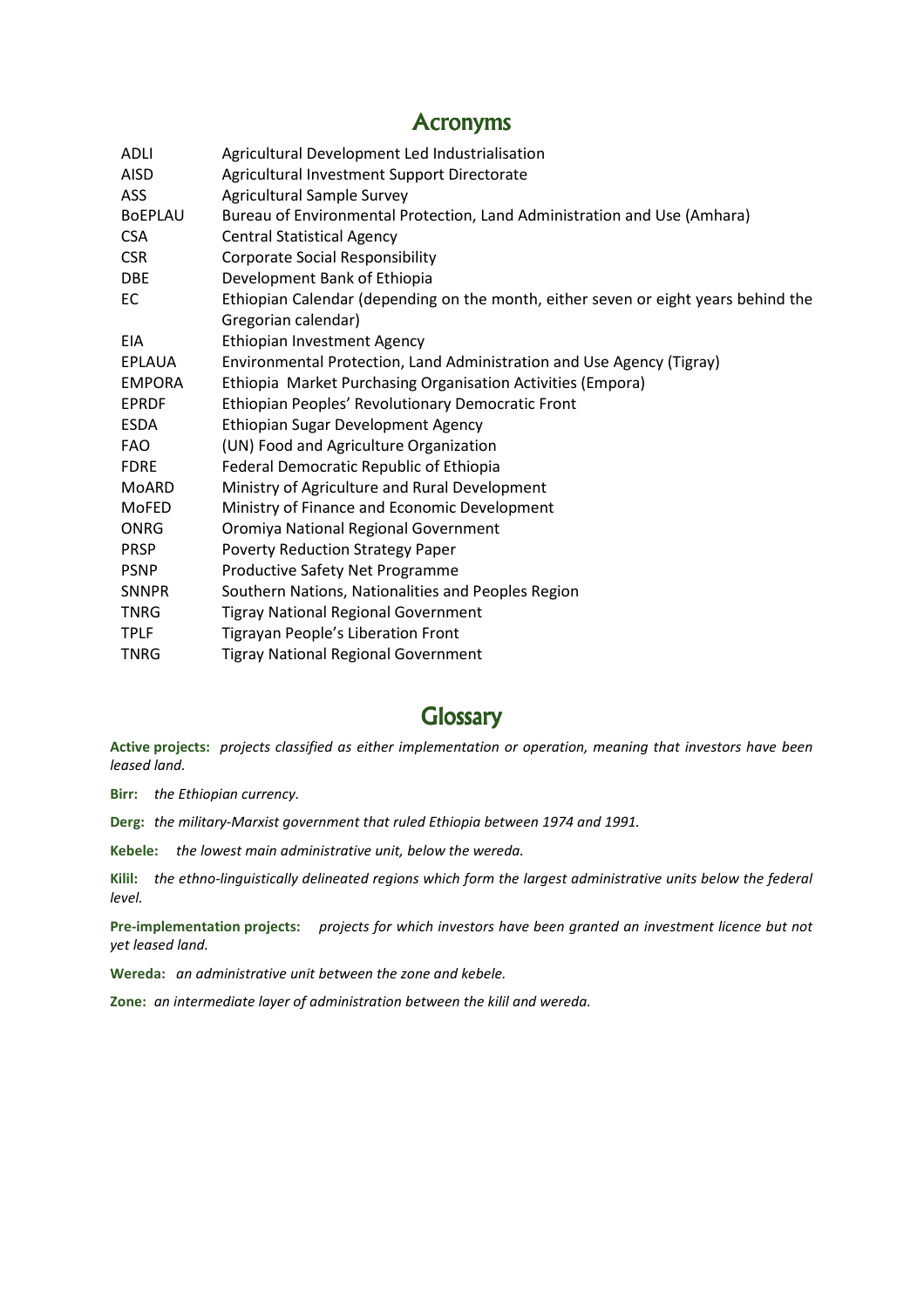# Table of Contents

| $\mathbf{1}$ . |          |                                                                                |
|----------------|----------|--------------------------------------------------------------------------------|
| 2.             |          |                                                                                |
| 2.1            |          |                                                                                |
| 2.2            |          |                                                                                |
| 3.             |          |                                                                                |
| 3.1            |          |                                                                                |
| 3.2            |          |                                                                                |
| 4.             |          |                                                                                |
| 4.1            |          | Macro-impacts: The role of investment crops in the accumulation process7       |
| 4.2            |          | Macro-impacts: Types of investors and the economic roles of their investments8 |
| 4.3            |          |                                                                                |
| 4.4            |          | Micro-impacts: The subsequent social context of production15                   |
| 5.             |          |                                                                                |
| 6.             |          |                                                                                |
|                | Annex 1: |                                                                                |
|                |          |                                                                                |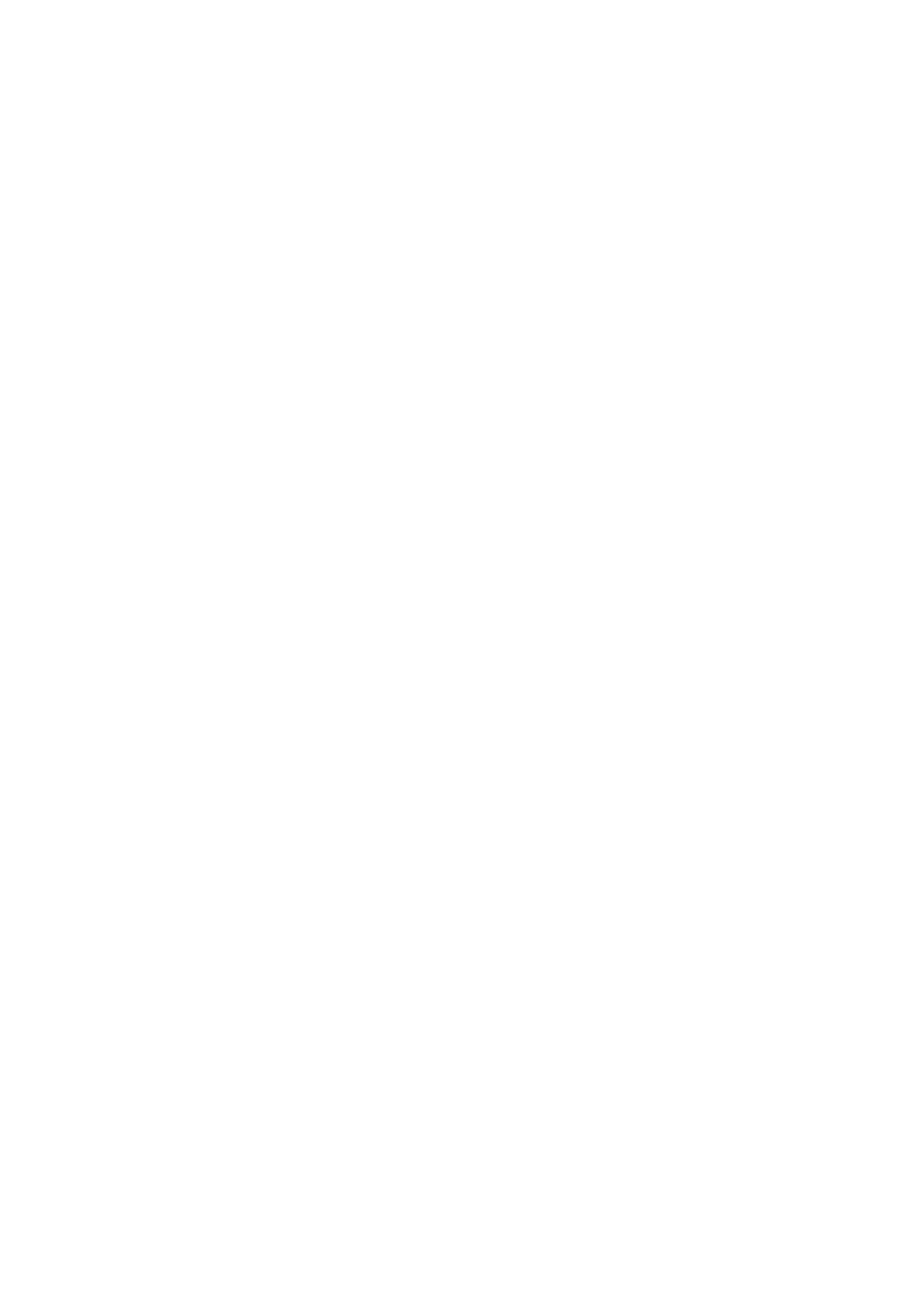## 1. Introduction

Recent media reports have raised concerns of a 'neo-colonial land grab' that threatens smallholders and food security in developing countries (e.g. Baxter 2010; GRAIN 2008; Mackenzie 2008). In contrast, proponents of large-scale investment in agriculture claim that it can play important developmental roles, including: addressing the food crisis (Collier 2008), creating employment and earning foreign exchange. Given the dearth of research on 'receiving' countries motivations and impacts of investment, all these claims are open to challenge.

This paper considers these issues in Ethiopia, where the government's longstanding development strategy aims to provide security for smallholders and encourage labour-intensive agriculture to increase productivity. Nonetheless, the government recently promoted land leases to foreign and domestic investors, so large-scale investors could possibly start competing with smallholders for land.

The paper draws on quantitative and qualitative data generated during fieldwork conducted between October 2009 and September 2010. Two main questions guided the research:

- $I.$  What and for whom are the opportunities and threats of foreign investment?
- $2.$  What are the implications of encouraging different types of investment?

The paper contributes to debates on foreign agricultural investment and suggests a framework for analysing investment (see section 2), linking micro- and macro-impacts of land deals, and differentiating between projects. We outline Ethiopia's longstanding agricultural strategy (section 3.1) and the institutions and laws that regulate investment (section 3.2) provide a preliminary analysis of investment in Ethiopia, highlighting the trade-off between macro-benefits from foreign exchange earnings (section 4.1–2) and micro-level risks borne by pastoralists and smallholders in the vicinity of the investments (section 4.3–4).

### 2. Framework for analysing agricultural investment

Although the 'land grab' debate has focused on headline-grabbing large-scale foreign investments, foreign investment in Ethiopia is part of a wider government push for commercialisation that includes small and large, foreign and domestic investors. In Ethiopia at least, an effective analysis of large-scale foreign investment must therefore take into account broader commercialisation processes. Building on Crouch and Janvry (1980), I therefore set out to place foreign investment in the Ethiopian agricultural context, highlighting: 1) the important role of crops in accumulation processes and 2) the social context of their production (Mkandawire 1987). The analytical framework thereby links macro-strategic issues (the role of investment crops in the economy and their contribution to national food security and industrialisation) to changing micro-level land use, especially in terms of displacement, employment and technology transfer.

### 2.1 Macro-impacts of investment

Deriving from cultural and economic factors, different crops play different economic roles from country to country. Crouch and de Janvry (1980) classify crops as:

- 'peasant' foods, produced for self-consumption by subsistence farmers
- 'wage' foods, bought by wage labourers
- **O** industrial inputs
- **export crops.**

 $\overline{a}$ 

Given the particular characteristics of the energy sector, we have added bio-fuel crops as another category.

Cost and benefits for the 'receiving' country depend on the economic role that crops grown by investors play. For example, expanding peasant food supplies could not only to enhance national food security<sup>1</sup> but also contribute to agricultural commercialisation as smallholders are more willing to switch to cash crops if

<sup>&</sup>lt;sup>1</sup> Addressing food insecurity requires not only an increased supply of certain foods, but also getting food to food insecure areas (through investment in infrastructure and integrating markets) and raising entitlements so that those in need can buy food. This paper only considers the impact of investment on food supply.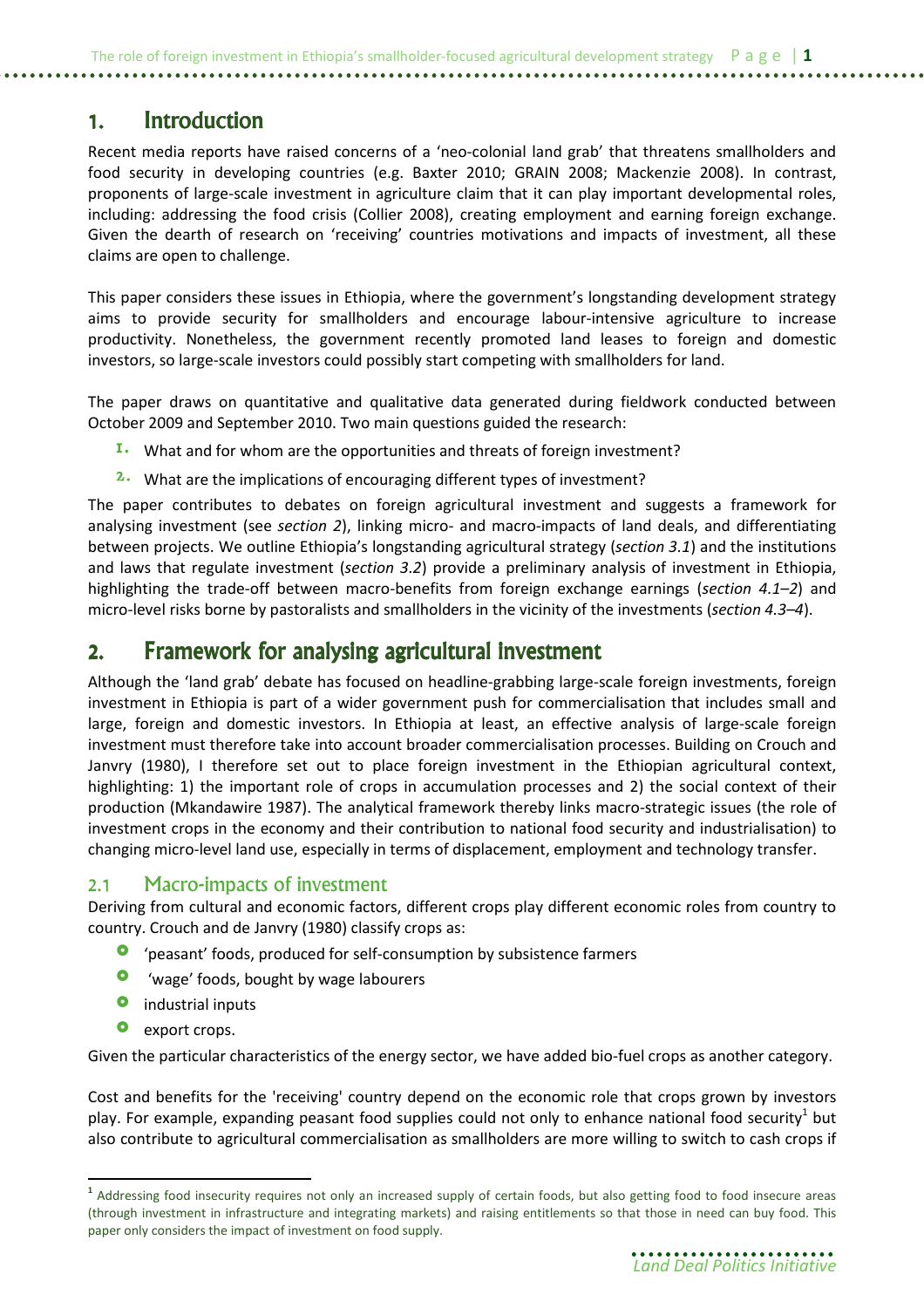local food supplies are affordable and reliable (Leavy&Poulton 2007). Similarly, expanding wage food production can contribute to industrialisation since employees maintain the same living standard on lower wages, ensuring that industry is more internationally competetive (Kay 2009).

Realising such benefits depends on the type of investor and incentives for crop choice and marketing. Foreign and domestic investors are likely to have different access to markets and production technology, influencing their choice of crops. In both foreign and domestic sectors the interests of private companies and state-owned or state-affiliated ventures are also likely to diverge, with private companies usually focusing on maximum profit and seeking profitable markets wherever they may be. In contrast, state enterprises often make more complex calculations based on political interests in the 'home' country.

In this study, for the macro-analysis I drew on federal and regional investment databases which detail the types and sizes of foreign and domestic projects.

#### 2.2 Micro-impacts of investment

The main micro-level impacts stem from changing land use, so I compare the previous use of investment land (Borras and Franco 2010) with the subsequent social context of production. Land transferred to investors is a combination of:

- 'Unused' land defined from the state's perspective (Borras and Franco 2010; Scott 1998), which may include land objectively unused for any human purpose and land used by people for purposes considered insufficiently productive or invisible to the state (e.g. pastoralism and shifting cultivation). Investors are given 'unused' with the expectation that production will extend to uncultivated lands or that settled agriculture will replace 'inefficient' practices.
- State farms communally-held land and individual holdings: investors receive such land if they are expected to use the land more productively than previous users.

Investment on individual and communal land entails considerable risks for previous users. The loss of communal grazing land in smallholder areas may not cause displacement but will erode local livelihoods, particularly for the poorest (Platteau 2005). Investment on individual holdings requires smallholders to change the way they earn a living, depending on the nature of subsequent production. Wage labourers and outgrowers<sup>2</sup> are similarly transformed into participants in the monetary economy and exposed to the inherent risks of the market (Scott 1976), but smallholders must earn their living as wage labourers, while outgrowers retain control of their land, albeit with a diminished 'bundle of rights' (Schlager&Ostrom 1992).

In the micro analysis, I use datasets detailing the location of investments to assess the major trends in land use, with three case studies illustrating the impacts of these changes.

## 3. Background on Ethiopian agricultural strategy and investment

#### 3.1 Agricultural policy in Ethiopia

In this section, I identify the economic roles particular crops play (which will form part of subsequent analysis) and illustrate an emerging dualism: on the one side the smallholder sector, for so long central to the government's development strategy, and on the other, the expanding investment sector. This raises questions about links between these sectors and the political implications of change.

 $\overline{\phantom{0}}$ 

<sup>&</sup>lt;sup>2</sup> In outgrower schemes ('contract' farming) investors negotiate agreements with smallholders to grow a specific crop on their land and to sell exclusively to the investor (usually at a pre-agreed price) using technology and expertise supplied by investors.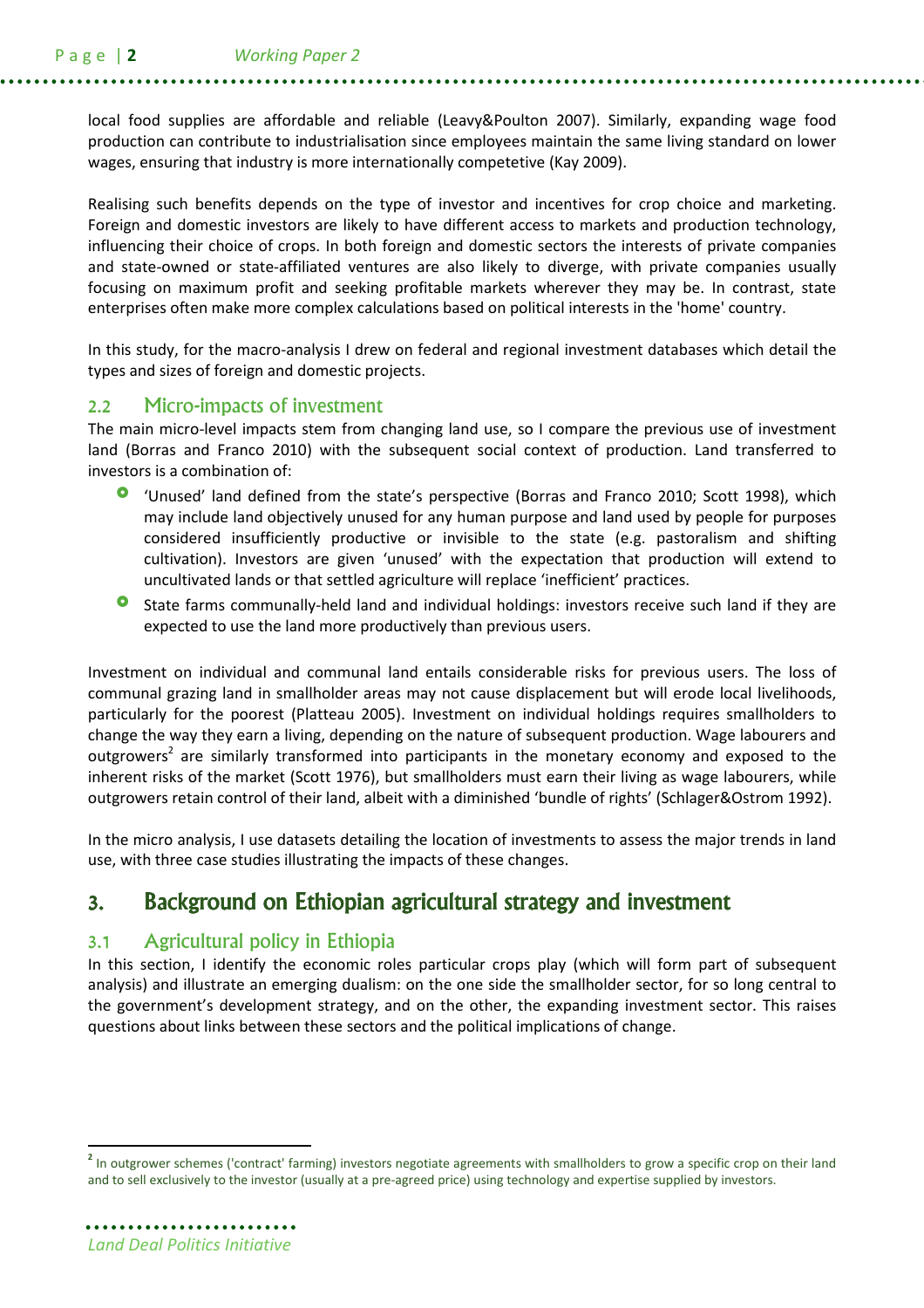#### Agricultural development-led industrialisation

 $\overline{\phantom{0}}$ 

The Ethiopian Ministry of Finance and Economic Development argues that because 85% of the population earns a living from agriculture, development requires rapid agricultural growth (MoFED 2003), so the government has long adhered to a strategy of 'agricultural development led industrialisation' (ADLI). It argues that as a labour-rich and capital-poor country, labour-intensive, non-mechanised agriculture should be implemented, alongside technologies such as irrigation, fertiliser and improved seeds, which improve yields but do not replace labour (MoFED 2003). Increased productivity will lead to national food security and stimulate industry through forward links such as increased supply of wage foods and industrial inputs.

State ownership of land and distribution of usufruct rights to smallholders is key to ADLI. Land was nationalised by the Derg (1974–91), wiping out the landholding elite and all capitalist production, and redistributing user rights to smallholders. Though the current Ethiopian Peoples' Revolutionary Democratic Front (EPRDF) government has relaxed restrictions on land rental and hired labour, it argues that land privatisation would lead to distress sales and a re-emergence of a landholding class. Land and agricultural policies and practices play important social and economic roles: labour-intensive agriculture should increase productivity, provide the necessary inputs for industrialisation and ensure all benefits of growth accrue to smallholders. The expected results of equitable growth, national food self-sufficiency and smallholder security (MoFED 2003) also overlap with key political interests.

By prioritising land equality, government effectively blocks powerful independent economic actors (that might be able to translate their economic power into political influence) from emerging. Government officials also argue that migration is the 'source of economic, political and social instabilities' (MoFED 2002: 56) because given the lack of industrial development, urban migration could result in high urban unemployment, increasing the potential for social and political unrest and ethnic conflict resulting from migration across ethnic boundaries (MoFED 2002: 56). Therefore, land tenure aims to limit migration and give government social and political control over a mainly rural population<sup>3</sup>.

The ADLI strategy focuses on the majority involved in settled agriculture; the only alternative government offers to a minority subsisting on pastoralism or shifting cultivation, is sedentarisation (MoFED 2003). As explained by State Minister for Agriculture and Rural Development Dr Aberra Deresa (cited in Butler 2010):

...we are not really appreciating pastoralists remaining as they are. We have to improve their livelihood by creating job opportunities. Pastoralism, as it is, is not sustainable. We want to change the environment.

Therefore, smallholder production accounts for 95% of agricultural output (CSA 2009) but the sector has not produced the expected rapid growth. Although the CSA claims substantial recent increases in cereal production, such improvements are surprising given the low uptake of improved inputs (supposedly the main means to increase productivity<sup>4</sup>). For example, on cultivated farmland in 2009/10, only 4% used improved seeds, 12% used chemical fertiliser, 15% used natural fertiliser, and just 1% used irrigation. Even if CSA productivity data are accurate, agricultural growth has not yet met ADLI's objectives.

Table 1 shows that most crops are used for self-consumption and marketed surpluses are very low, highlighting limited forward-links to industry. The main smallholder staples — maize, sorghum, wheat, teff, enset and pulses — are classified as 'peasant' foods. The small surplus feeds the urban population, so there is no clear distinction between 'peasant' and 'wage' foods, although teff is more desirable for everyone but more accessible in the relatively wealthier urban areas. Meat is classified as a 'wage' food, reflecting its importance in urban diets and the fact that it is beyond the purchasing power of most peasants.

<sup>&</sup>lt;sup>3</sup> The political economy of the government's development strategy is the subject of my ongoing doctoral research. The topic has also attracted some comment in Dessalegn (2009).

<sup>&</sup>lt;sup>4</sup> Dercon and Vargas Hill (2009: 11) question the plausibility of achieving what would be 'one of the fastest "green revolutions" recorded in history' without 'rapid change in technology or input use'.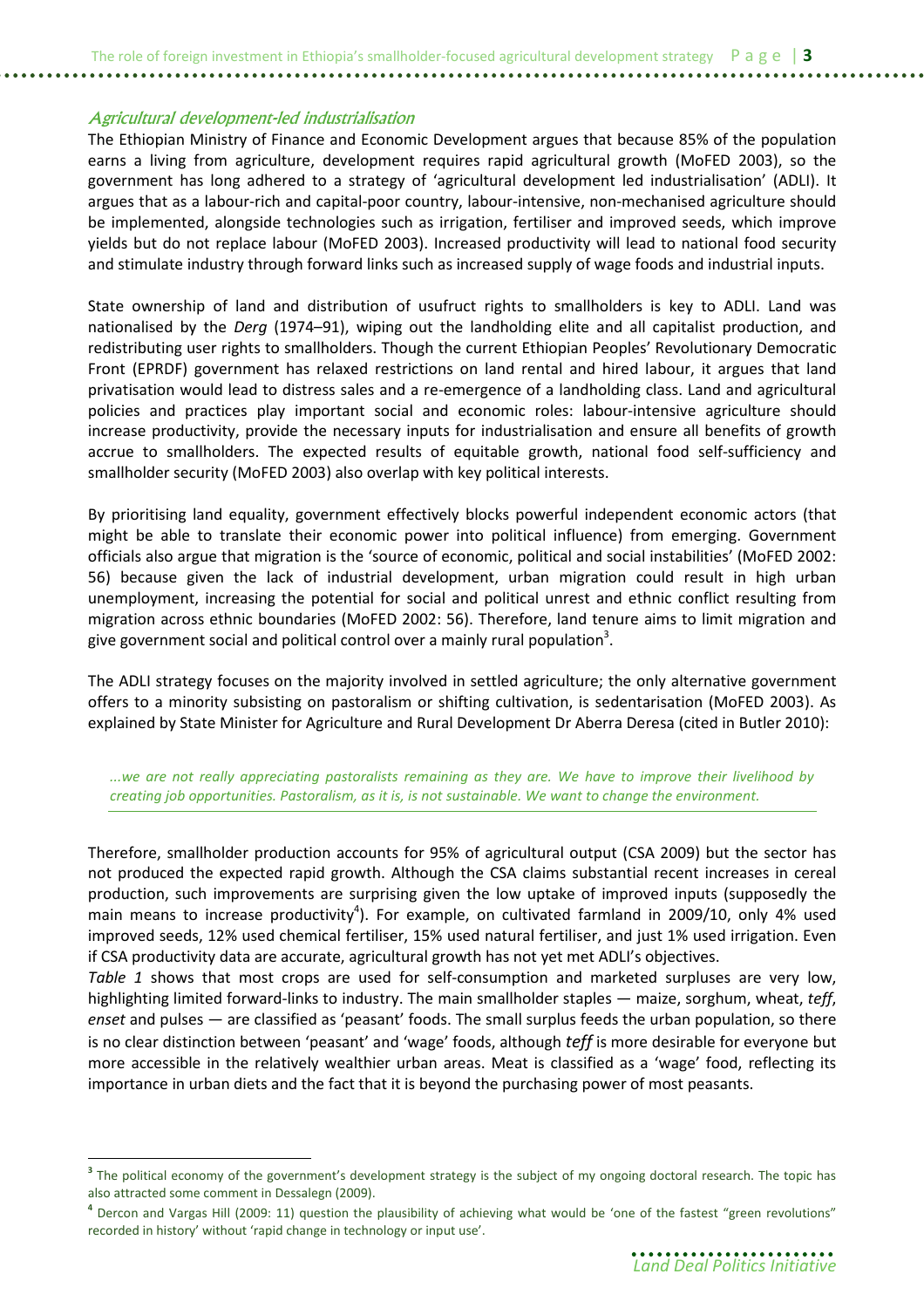|                      | Production (ql) | % self-consumption | % crop sold |
|----------------------|-----------------|--------------------|-------------|
| <b>Total Cereals</b> | 155,342,280     | 65.9               | 16.4        |
| <b>Teff</b>          | 31,793,743      | 53.4               | 27.4        |
| <b>Barley</b>        | 17,504,436      | 62.9               | 13.4        |
| Wheat                | 30,756,436      | 58.5               | 19.5        |
| Maize                | 38,971,631      | 75.0               | 11.6        |
| Sorghum              | 29,712,655      | 72.9               | 12.1        |
| Finger millet        | 5,241,911       | 70.2               | 14.2        |
| <b>Pulses</b>        | 18,980,473      | 61.8               | 20.6        |
| Vegetables           | 5,573,568       | 79.7               | 17.4        |
| Root crops           | 18,063,778      | 71.5               | 16.5        |

#### Table 1: Marketed proportion of major crops

Source: CSA (2010)

Persistent food insecurity and reliance on food aid provide the most dramatic evidence of ADLI's failure: more than seven million Ethiopians are 'chronically food insecure' and receive regular support from the cash- and food-for-work Productive Safety Net Programme (PSNP), while in any given year several million others face shocks requiring emergency assistance (MoARD 2009). Food aid (usually wheat) has been 11%- 50% of domestic supply since 2000 (FAO 2010). Due to food aid, the government can retain ADLI despite limited economic success, even though a strategy based on aid dependency is unlikely to be sustainable in the long-term. Agricultural exports are also limited as few crops are exported in significant amounts (see Table 2). The data on coffee, oil seeds, soya and tea (considered 'export crops' for subsequent analysis) show past trends and indicate likely markets for investment crops but investment could change the export market.

|               | 2000 | 2001 | 2002 | 2003 | 2004 | 2005 | 2006 | 2007                               |
|---------------|------|------|------|------|------|------|------|------------------------------------|
| Coffee        | 52   | 35   | 53   | 61   | 195  | 167  | 78   | 49                                 |
| Oil crops     | 15   | 8    | 30   | 29   | 34   | 56   | 40   | 32                                 |
| <b>Pulses</b> | ς    |      | 9    | 4    | 15   | 16   | 9    | 11                                 |
| Sugar         | 25   | 17   | 28   | 14   |      | 14   | 0    | 9                                  |
| <b>Tea</b>    | 25   | 0    | 0    | 50   | 100  | 60   | 20   | 20                                 |
|               |      |      |      |      |      |      |      | $\sim$ $\sim$ $\sim$ $\sim$ $\sim$ |

#### Table 2: Exports as a% of total production (in tons)

Source: FAOStat

In the period covered by the data, virtually no cereals were exported, partly due to a 2006 directive banning most cereal exports (MoTI 2008). However, Dercon&Vargas-Hill (2009) argue regardless of the directive, in the last decade including the recent food crisis, high transportation costs to Djibouti mean that it would rarely have been profitable to export cereals. Complex factors limit ADLI like: limited production of agricultural inputs, insufficient context-specific agricultural research, lack of infrastructure and lack of credit markets (Dercon&Vargas-Hill 2009).

#### Agricultural commercialisation and the role of large-scale investment

As a compromise between political and economic priorities, the government's 2005 Poverty Reduction Strategy Paper (PRSP) identified the need to pursue greater agricultural commercialisation with a dual approach (MoFED 2005):

1. maintain the politically-sensitive smallholder sector with redoubled efforts to increase productivity and specialise in 'niche', high-value export markets and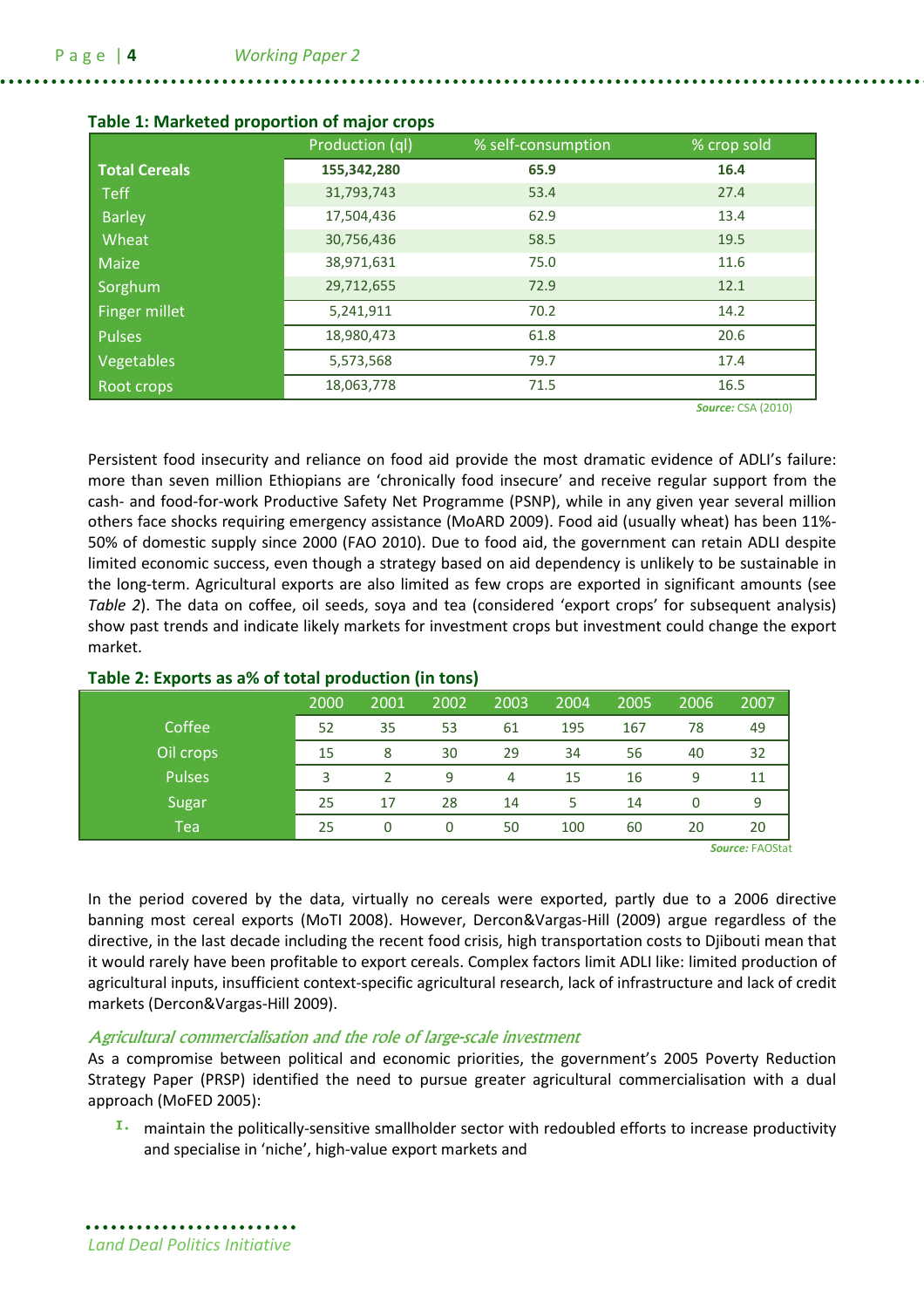$2.$  'supporting the development of large-scale commercial agriculture where it is feasible' (MoFED 2005: 47), to create a new role for foreign and domestic investment.

Policymakers claim these sectors are entirely separate — investors are given 'unused' land that smallholders, lacking resources, could not develop, thereby expanding total production (Interview respondent A; also MoFED 2005). Investment is expected to play a number of positive roles: earn foreign exchange, create employment opportunities, facilitate technology transfer to smallholders and, according to respondents A, B, C, D, address national food security. Senior policymakers were seemingly convinced change was necessary (Amdissa 2006) because:

- a mounting body of evidence shows the limited success of the smallholder sector and highlights the unsustainability of past policies;
- **O** government officials have come under increasing pressure from many donors, particularly the World Bank, in favour of agricultural commercialisation; and
- **O** horticultural projects in neighbouring Kenya show the potential impact of agricultural investment.

The extent of foreign investors' or their governments' influence on this policy change is unclear. Although Chinese investors are key players in other developing countries (Cotula et al 2009), thus far there are few Chinese agricultural investments in Ethiopia, so although the Chinese government undoubtedly has some influence in Ethiopia, they are unlikely to be behind the change. The largest investors in Ethiopia to date are companies from India, Germany, Israel and Saudi Arabia, however, secrecy surrounding investment in Ethiopia makes it extremely difficult to determine the extent of influence these actors have. However, Sheik Mohammed Al-Amoudi (a joint Ethiopian and Saudi citizen who owns the MIDROC business empire, which owns many agricultural investments in Ethiopia and has close links with the Ethiopian Government and Saudi Royal Family) clearly played a role in the changes and has also been key in fostering trade relations between Saudi business and Ethiopia (Wudineh<sup>5</sup> 2009).

#### 3.2 Regulating investment

 $\overline{\phantom{0}}$ 

This section provides an overview of investment laws, focussing on high-level government laws and policies and showing government efforts to manage and direct investment to its developmental objectives.

#### Institutional responsibility for investment

According to the Constitution, the ethnically delineated regions are responsible for land management (FDRE 1994: article 12, see also Figure 1). However in 2009, the growing importance of agricultural investment led the federal government to re-centralise control, creating the Agricultural Investment Support Directorate (AISD) in the Ministry of Agriculture and Rural Development (MoARD) to allocate land to all foreign and large (more than 5,000ha) domestic investors. AISD aimed to speed up land allocation compared to regional processes which, especially in 'emergent' regions<sup>6</sup>, are considered slow, bureaucratic and prone to corruption (respondent A). However, in practice a clear division of roles is not evident, and so far AISD only manages investment in emergent regions, while established regions still administer all investment, with some disputing the constitutionality of AISD (respondents C, D, E, F). State capacity varies and in remote areas where capacity is weaker, customary land management often dominates in practice: no emergent region even has a regional land or investment proclamation.

<sup>&</sup>lt;sup>5</sup> Note on references: Ethiopian names comprise a given name and the father's given name, with no family name passed down from generation to generation, so conventional references which cite only the author's second name make no sense for Ethiopian names. Hence, Ethiopian authors are cited using their first name, while the bibliography contains both first and second names.

<sup>6</sup> 'Emergent' regions: Afar, Benishangual Gumuz, Gambella, Somali; 'established' regions: Amhara, Oromiya, SNNPR, Tigray.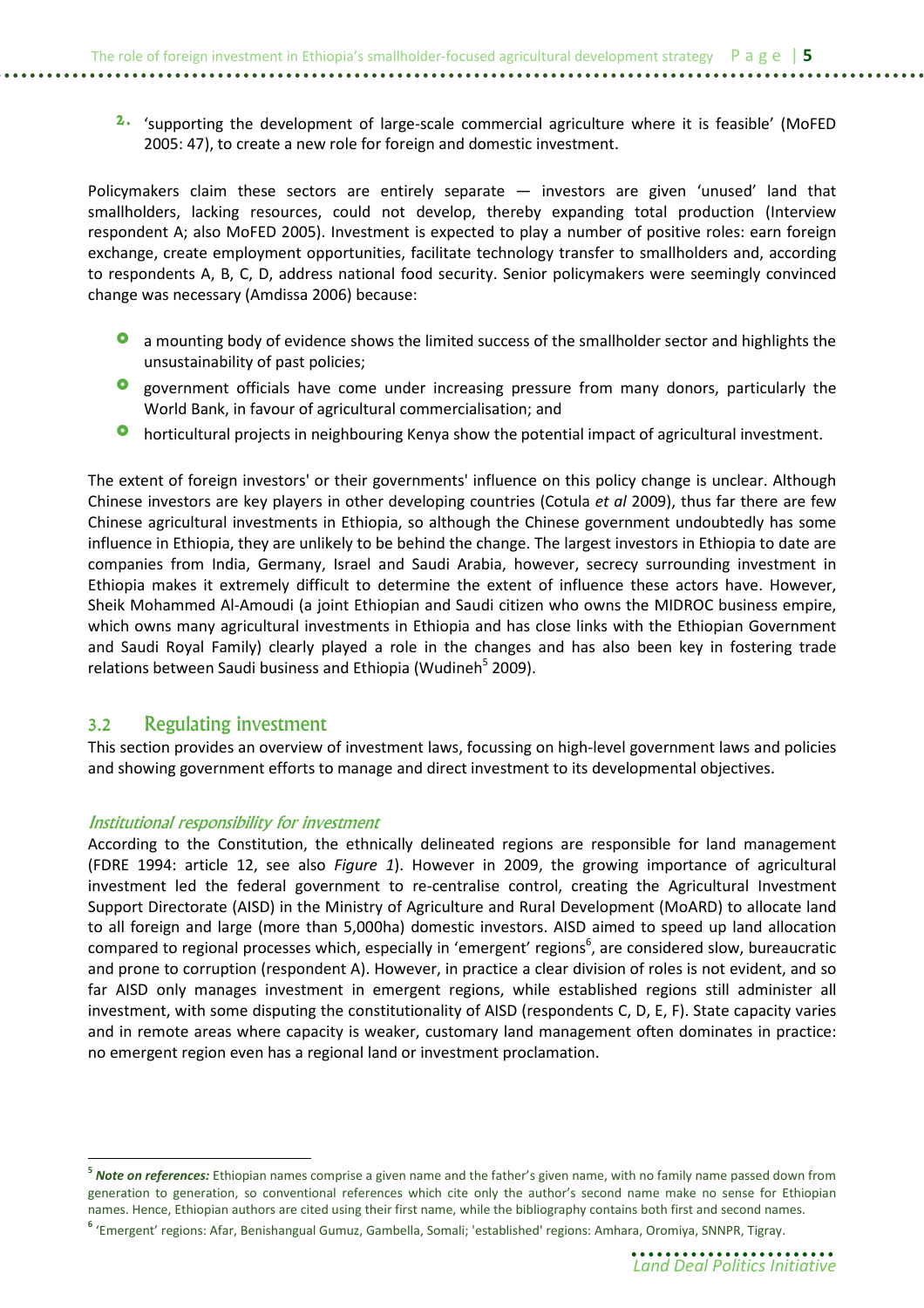

#### Figure 1: Ethiopian administrative kilil (regions) and zones

#### Selecting and promoting preferred forms of investment

Federal and regional policies and laws contain several restrictions and incentives which reflect efforts to realise the objectives of the agricultural development strategy: increasing exports and industrial processing, creating employment and focusing on low population areas to limit smallholder displacement. Government retains the power to select investors and projects and all investors must first apply for an investment licence from the Ethiopian Investment Agency (EIA) or from regional agencies for domestic investors (respondent G). To obtain this licence, foreign investors must show they have at least £62,600 for a wholly foreign-owned investment or £37,600 for a joint venture with a domestic partner (FDRE 2002: article 11). The lower threshold is meant to encourage foreign and domestic partnerships to spread knowledge of modern production and project management.

Licensed investors can then submit project proposals to relevant administrators to apply for land, so government is able to select only those in line with government priorities. Investors lease land for fixed periods (e.g. 15–40 years in Tigray (TNRG 2000EC<sup>7</sup>) and 35–50 years in Southern Nations, Nationalities and Peoples Region (SNNPR) (SNNPR Investment Agency 2008)), but land still belongs to the Ethiopian people and state, so the government can confiscate land if investors fail to meet agreed plans (OIC nd: articles 7.10: Tigray EPLAUA nd: article 6).

Proclamations also contain measures to maximise local employment. Investors may only employ expatriates when skills are unavailable in Ethiopia and as part of the proposal, the investor must submit a plan — including training programmes — to replace foreigners with local staff (FDRE 2002: article 13(5), 36). In Oromiya (OIC nd: article 10) investors must also hire all unskilled labour within the kebele<sup>8</sup>.

Several policies also try to encourage particular forms of investment; e,g, investors are eligible for 5-year income tax holidays if they export more than half their production or provide 75% to exporters. Those producing for the domestic market are given lower priority, paying no income tax for only two years. Investors in remote areas like Gambella, Benishangul and South Omo are eligible for an extra year tax-free (FDRE 2003: article 4). In addition, areas not previously under cultivation are prioritised by exempting investors from land use fees for up to five years if they use improved seeds and irrigation (ONRG 2001: article 2). After holidays expire, land fees are also set to encourage investment in target areas. For example,

 $\overline{a}$ 

 $7$ This date is based on the Ethiopian calendar, which is further explained in the acronyms.

<sup>&</sup>lt;sup>8</sup> The hierarchy of government administration is (from largest to smallest): federal, region, zone, wereda and kebele.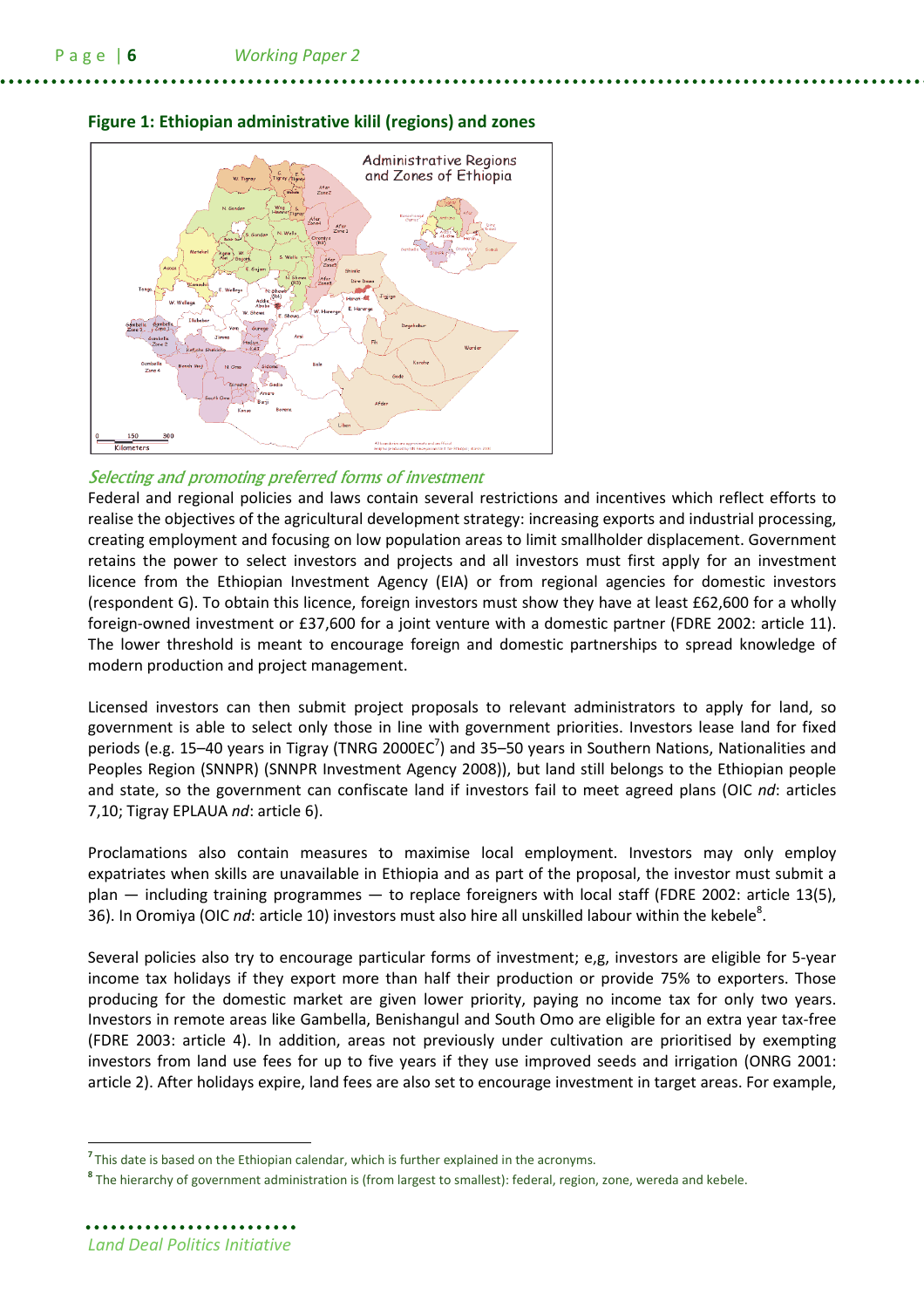remote land in Tigray is leased for 40 Birr $^9$  per hectare compared to 100 Birr for more accessible land (TNRG 2000EC), while in SNNPR, prices range from 30 to 117 Birr per hectare (SNNPR Investment Agency 2008).

The state-owned Development Bank of Ethiopia (DBE) also provides concessional lending of up to 70% of an investment, with the investor required to provide no capital and borrowing at lower interest rates than commercial banks. It does, however, promote production links by requiring investors to invest in crop processing and only lends money for priority projects—those that produce export goods, grain for domestic markets and create employment (respondent B).

#### The political economy of investment policy

Recent work on 'land grabbing' highlights factors driving demand for land in developing countries (Cotula et al 2009; GRAIN 2008; Weissleder 2009; Zoomers 2010). In Ethiopia, increased investment is not merely the result of increased demand. Because of state ownership, investors cannot access land through market transactions; instead the government manages and promotes investment, selecting investors and investments in line with the objectives set out in the agricultural development strategy. As with any other government policy, criticism of or resistance to investment is considered a political challenge to the EPRDF.

However, the centralised of investment policy raises important political questions about the compatibility of ethnic self-determination with a centrally-defined development strategy. Maintaining smallholders is a political priority, so the investment policy focuses on expanding production in sparsely populated areas. Federal government efforts to re-centralise control over investment policy contradicts the ethnic federal system, established to enable ethnic self-determination and manage group resources in the interests of the group (Turton 2006; Vaughan 2003). While established regions have so far resisted centralisation, weaker administrations have relinquished control. Going back to the original incorporation of the lowlands into the Ethiopian Empire in the 1800s, the relationship between the highland centre and lowland periphery is characterised by inequality, exploitation and resource extraction by collection of tributes and taxes, and slave and ivory trades (Dereje 2006; Donham 2002; Garretson 2002; Tadesse 2002). Like the present government, past regimes sought to settle pastoralists, changing their 'backward' practices to more 'civilised' sedentary farming (Amdissa 2006; Donham 2002). Though ethnic equality is now legally recognised, in practice, emergent regions are still politically marginalised and permitted less autonomy, partly due to the federal development strategy, which requires central control of local land resources and changes in livelihoods.

### 4. Impact of investment

This section uses empirical data to examine the macro-impacts of investment, differentiated by types of crops and investors. The analysis shows a strong export focus, particularly among foreign investors, reflecting a change towards a more trade-based development strategy. Domestic investors meanwhile are more numerous, smaller and more focused on domestic markets.

#### 4.1 Macro-impacts: The role of investment crops in the accumulation process

Table 3 presents foreign investments according to the likely role of investment crops in the Ethiopian economy. Most land under active projects (and many pre-implementation projects<sup>10</sup>) are for biofuel crops; the few projects cover a large areas, for example one project discussed later covers 200,000ha. Biofuel is not currently processed in Ethiopia, so all crops are exported, mostly to China (respondents I, J). However, some investors plan to establish domestic processing in the future. Floriculture constitutes the greatest number of projects but only 3% of land, indicating that projects are relatively small.

l

 $9$  £ 1= $\pm$ 26 Birr in September 2010.

<sup>&</sup>lt;sup>10</sup> According to the EIA, investors in 'pre-implementation' projects have an investment licence but no land has been yet allocated; 'implementation' or 'operation' (here called 'active') projects have allocated land. Many licensed investors never start operations; in many cases investors receive far less land than requested (e.g. Anderson&Million 2008; Weissleder 2009). However, due to delays in database updates, several investors marked 'pre-implementation' have likely been allocated land, so the 'active' category is likely to be an underestimate.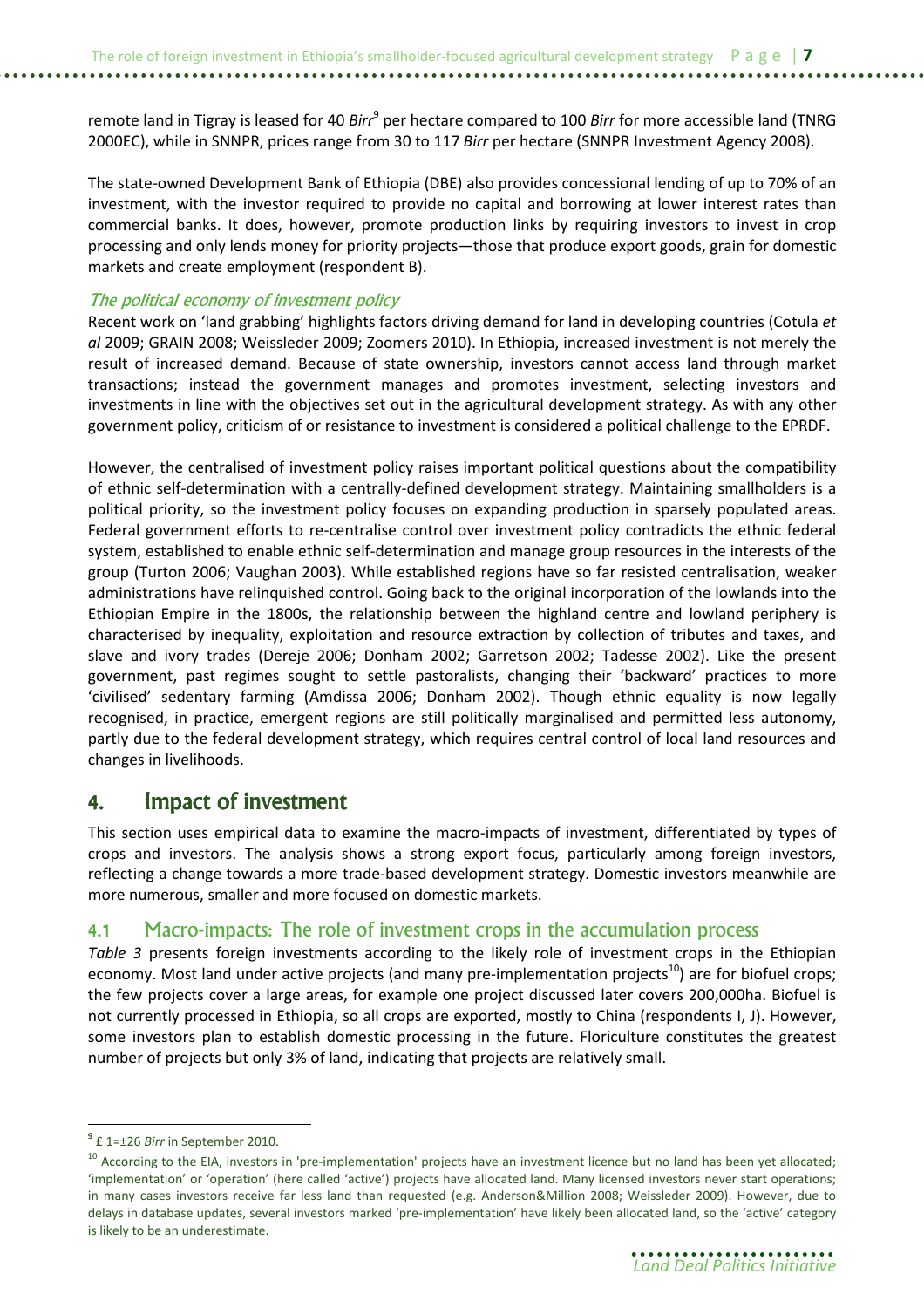|                             | Pre-implementation (ha) | %            | Active (ha) | %              | Active (no)  | %              |
|-----------------------------|-------------------------|--------------|-------------|----------------|--------------|----------------|
| <b>Export crops (total)</b> | 1,577,161               | 32           | 24,054      | 8              | 137          | 50             |
| Coffee                      | 29,680                  | $\mathbf{1}$ | 3,601       | $\mathbf{1}$   | 6            | $\overline{2}$ |
| Horti/floriculture          | 278,019                 | 6            | 3,274       | $\mathbf{1}$   | 99           | 36             |
| Oil crops                   | 502,632                 | 10           | 11,687      | $\overline{4}$ | 9            | 3              |
| Wheat                       | 502,535                 | 10           | $\Omega$    | $\mathbf 0$    | $\mathbf{0}$ | $\mathbf{0}$   |
| Other                       | 264,295                 | 5            | 5,492       | $\overline{2}$ | 23           | 8              |
| <b>Bio-fuel crops</b>       | 745,410                 | 15           | 205,101     | 67             | 6            | 2              |
| Industrial inputs           | 504,294                 | 10           | 3,658       | 1              | 10           | 4              |
| Peasant foods               | 522,267                 | 10           | 13,565      | 4              | 20           | 7              |
| Wage foods                  | 905,251                 | 18           | 46,235      | 15             | 75           | 27             |
| <b>Miscellaneous</b>        | 725,386                 | 15           | 13,194      | 4              | 25           | 9              |
| <b>Total</b>                | 4,979,769               | 100          | 305,808     | 100            | 273          | 100            |
|                             |                         |              |             |                | Source: FIA  |                |

#### Table 3: The economic roles of foreign investment crops $<sup>11</sup>$ </sup>

Many active and pre-implementation investments are in sectors explicitly or likely to be for export. Foreign investments will therefore contribute to foreign exchange earnings by exporting produce and spending some money on operational costs such as wages and locally-sourced inputs (Sklair 1994). Clearly, this impact will be higher in labour-intensive projects such as floriculture. In the future, if processed and marketed domestically, bio-fuels and sugar could replace imports, reducing foreign currency requirements.

 'Wage foods' covers a large proportion of land under active projects as a result of livestock production. Meat is categorised as a 'wage food' because previous production has served the domestic market, but a few investors explicitly plan to produce meat for export and were accordingly classified. It is unclear if most livestock projects, which do not state their destination market, will continue to produce for domestic markets or if meat will become a major export. In addition to wage food production, investment could contribute to industrialisation by producing industrial inputs, but there are only a few isolated examples of such investments, including: rice and sesame dryers to cater for expanded production (Hilina 2010); packaging factories spawned by flower production (Ayelech&Helmsing 2010).

Significantly, few investments will contribute to peasant food availability. While a few foreign investors producing grains for export claim they will market part of their produce domestically as part of a Corporate Social Responsibility (CSR) strategy (Capital Newspaper 2010; Empora 2009), it remains to be seen whether these promises transpire and if so what impact they will have on food security. If government really aims to use foreign investment to address food security, as some respondents claimed, it has not yet succeeded.

### 4.2 Macro-impacts: Types of investors and the economic roles of their investments

This section differentiates between types of investor, demonstrating the importance of both foreign and domestic investment, and highlighting differences between public and private investors.

#### Foreign versus domestic investors

Only data on Oromiya (see Table 4) contain information on land requested by both domestic and foreign investors<sup>12</sup>. This shows that most investors are domestic, but foreign investors have applied for much more

l

<sup>&</sup>lt;sup>11</sup> Crops are classified based on analysis in section 3 unless specified in the dataset that the crop is for export or if it says that sugarcane is used for ethanol production (it is assumed to be for sugar, which requires industrial processing). Some investments list several crops, in which case the land size is evenly divided between each crop. At least some oil crops are likely to be used for biofuel production; however, the classification of oil crops as export crops is based on their high proportion of exports.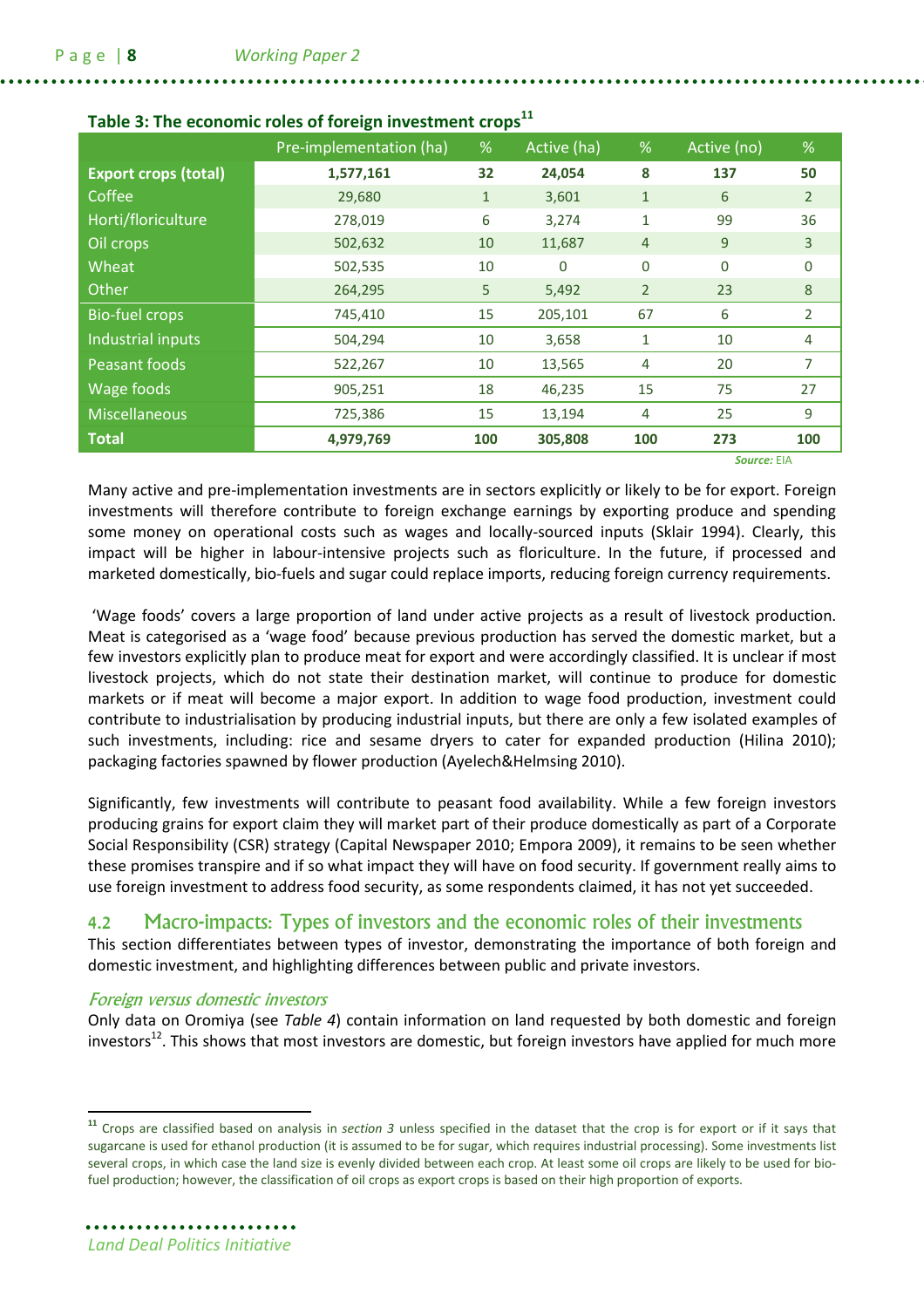land and have considerably more capital per investor. More foreign investors produce export crops; floriculture and biofuel sectors are particularly foreign-dominated. In contrast, many domestic investors plan to establish small investments producing wage foods, in particular livestock, fruits and vegetables.

| Table 4. The fole of domestic and foreign investment crops in Oromiya (pre-implementation) |               |               |              |              |            |  |  |
|--------------------------------------------------------------------------------------------|---------------|---------------|--------------|--------------|------------|--|--|
|                                                                                            | Domestic (ha) | Domestic (no) | Foreign (ha) | Foreign (no) | Total (ha) |  |  |
| <b>Export crops (total)</b>                                                                | 25,234        | 341           | 144,382      | 399          | 169,616    |  |  |
| Coffee                                                                                     | 20,965        | 188           | 33,486       | 16           | 54,450     |  |  |
| Horti/floriculture                                                                         | 2,112         | 81            | 14,282       | 270          | 16,393     |  |  |
| Oil crops                                                                                  | 1,923         | 52            | 84,292       | 46           | 86,215     |  |  |
| Other                                                                                      | 235           | 20            | 12,322       | 67           | 12,558     |  |  |
| Bio-fuel crops*                                                                            | 50,000        | 4             | 382,275      | 15           | 432,275    |  |  |
| Industrial inputs                                                                          | 90            | 6             | 108,594      | 18           | 108,684    |  |  |
| Peasant foods                                                                              | 4,911         | 108           | 183,106      | 137          | 188,017    |  |  |
| Wage foods                                                                                 | 13,957        | 1,425         | 156,967      | 655          | 170,924    |  |  |
| <b>Miscellaneous</b>                                                                       | 121,414       | 1,483         | 128,283      | 98           | 249,397    |  |  |
| <b>Total</b>                                                                               | 215,606       | 3,367         | 1,103,607    | 1,322        | 1,319,214  |  |  |

Table 4: The role of domestic and foreign investment crops in Oromiya (pre-implementation)

\* For unknown reasons, the large biofuel project in Oromiya that is the subject of case study A is not included in the Oromiya database. **Source:** Oromiya Investment Commission

While the analysis assumes clear divisions between foreign and domestic capital, there are links between some foreign and domestic investors. For example, one foreign flower company sold 'turnkey' projects on hire-purchase to foreign and domestic investors (Ayelech&Helmsing 2010). This reduces up-front capital for domestic investors without experience to get a foothold in a technically-advanced sector. Lower entry barriers for domestic investor also result from foreign flower farms investing in transport infrastructure.

#### Public versus private investors

 $\overline{a}$ 

Investment data do not contain information on company ownership, preventing quantitative comparison between public and private investors. Based on available reports, most investors are probably private companies (though perhaps supported by home governments), although there have been some high profile state-owned or affiliated investments in Ethiopia (see summary of investment types Table 5).

A respondent in the AISD said the Ethiopian government makes no distinction between foreign private and state-owned investors (respondent A). Nonetheless, there are good reasons to believe that investors' priorities differ. Local supply and demand dominate Ethiopian cereal prices due to the transaction costs that make import or export unprofitable.Therefore, a private company would be expected to follow price incentives and market cereals domestically. This conclusion is supported by prominent Indian investor Ram Karuturi, who explains that he intends to produce for the domestic market, 'with the high cost of transportation in Africa, it does not make sense for us to try to export beyond the region' (Rice 2010). Nevertheless, one German private investor plans to grow wheat for export to the European Union on 500,000ha (Empora 2009). While it is unknown whether the land will be granted, the investor's plans not only anticipate a repeal of the directive banning cereal exports, but also contradict findings regarding their profitability. Investors may anticipate a change in market dynamics: will infrastructural improvements and rising international food prices make it profitable to export cereals from Ethiopia?

<sup>&</sup>lt;sup>12</sup> The division between local and foreign investors is not always totally clear as many Ethiopian Diaspora have been encouraged to invest money accumulated abroad in their 'home' country. Consequently, there are many Ethiopian names among the list of 'foreign' investors some of whom could be classified as domestic investors subject to paperwork.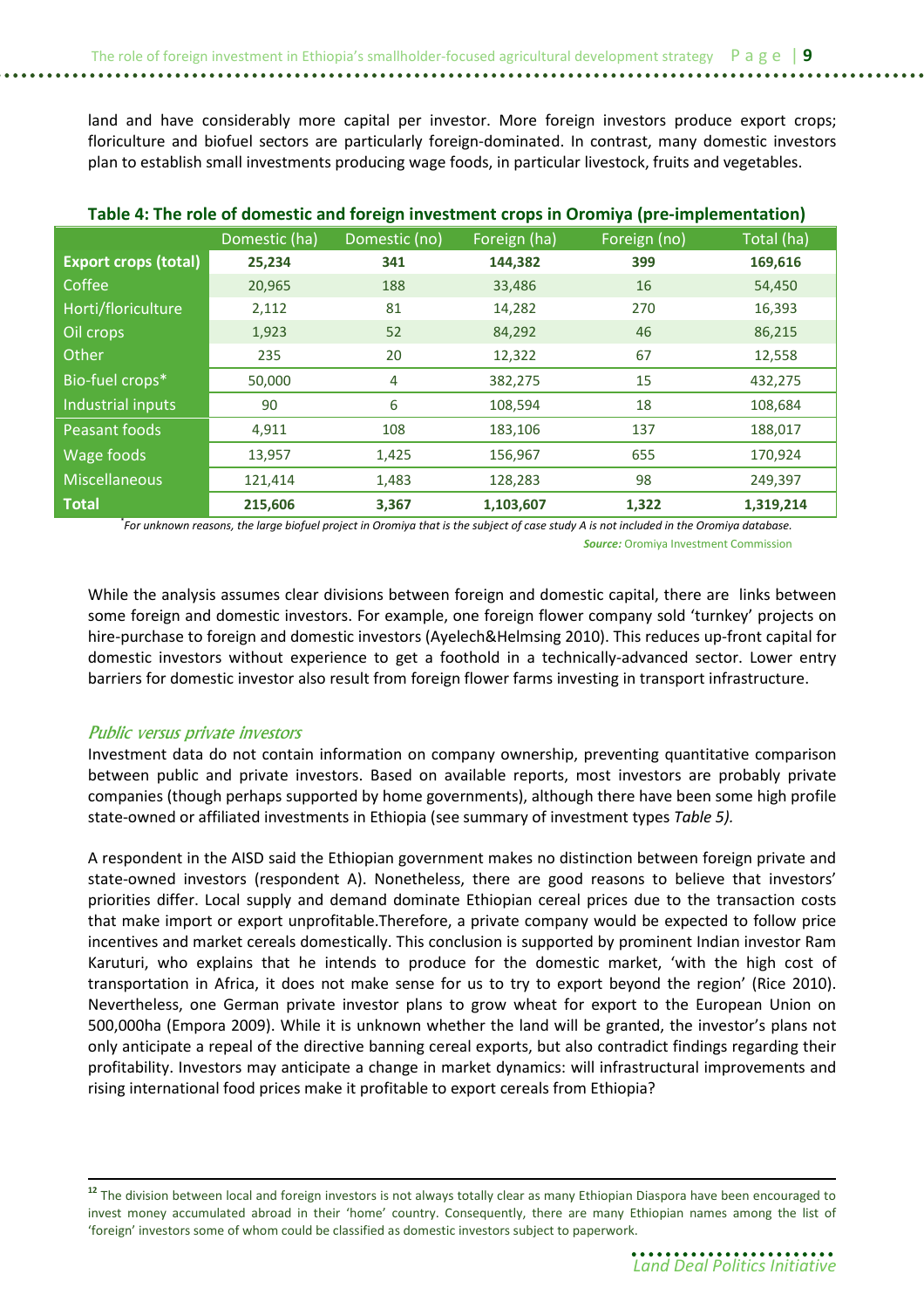|                            | <b>Peasant food</b>                                     | <b>Wage food</b>                                        | <b>Industrial</b><br>inputs | <b>Export crops</b>                         | <b>Bio-fuel crops</b>                            |
|----------------------------|---------------------------------------------------------|---------------------------------------------------------|-----------------------------|---------------------------------------------|--------------------------------------------------|
| <b>Foreign</b><br>private  | Some CSR                                                | Lots, especially cattle                                 | Very few                    | Many especially<br>flowers and oil<br>seeds | A few large<br>projects, all for<br>export       |
| <b>Foreign state</b>       | <b>None</b>                                             | <b>None</b>                                             | <b>None</b>                 | Grains for domestic<br>food security        | No producers;<br>Chinese state-<br>linked buyers |
| <b>Domestic</b><br>private | Very few                                                | Many small<br>investments: cattle,<br>fruit, vegetables | Very few                    | Some, especially<br>coffee                  | A few large projects                             |
| <b>Domestic</b><br>state   | Reducing state farms<br>leased despite food<br>shortage | Reducing state farms<br>leased despite food<br>shortage | Sugar<br>plantations        | <b>None</b>                                 | Sugar cane for<br>ethanol                        |

#### Table 5: Interventions by investor type

Such economic calculations do not necessarily apply to the 3,000ha farm in Oromiya granted to the Government of Djibouti to export wheat (Wudineh 2010b), an apparent exception to the export ban. The goal of this state investor is not profit maximisation, but national food security, and Ethiopia decided to allocate land free of charge, presumably to ensure the support of the Government of Djibouti which provides Ethiopia's only reliable access to a port — essential for international trade. Similar arguments may be applicable to Al-Amoudi's Saudi Star investment in Gambella, initially covering 10,000ha with hopes to expand to 200,000ha (Wudineh 2010a). Al-Amoudi reportedly presented the first rice produced to King Abdullah (A. Rice 2009; Vidal 2010) and the venture is subject to incentives the Saudi government offers Saudi companies to produce food for Saudi Arabia abroad (Cotula et al 2009). The company has stated its intention to market 45% of its produce domestically (Capital Newspaper 2010). Though this may apply when food prices are relatively low<sup>13</sup>, as a state-affiliated investment, doubts remain as to whether Saudi Star would still market its produce in Ethiopia when Saudi Arabia faces problems sourcing grain imports, a key driver of the 'land grab' (GRAIN 2008). While the trend is to lease state farms to investors, the Ethiopia has expanded certain state investments, including the state-owned sugar plantations, as will be discussed further in the case studies.

#### Political economy implications of the macro-strategy

The export orientation of investment indicates a move from ADLI's focus on internal production links to a more trade-based development strategy. According to some senior government respondents, the main objective of investment is to address the current foreign exchange crisis (Dorosh et al 2009) and ultimately to finance imports of equipment to expand industry, since 'Ethiopia cannot develop with just food' (respondent A). As part of this strategy, Ethiopia devalued its exchange rate by 20% in September 2010 to improve export competitiveness and promote industrialisation (Hailu 2010).

Therefore, despite mid-level officials' stating that they expected investment to contribute to food security, the change in development strategy reflects a trade-based food security strategy. As Minister for Agriculture and Rural Development Dr Abera Deressa explained: 'If we get money we can buy food anywhere. Then we can solve the food problem' (Davison 2010). Apparently, anticipation of increased foreign exchange earnings is behind the government's claim in a new draft PRSP that Ethiopia will achieve national food security in five years (MoFED 2010). Yet relying on trade for food security in developing countries is risky, since even a temporary fall in export prices or rise in food prices can reduce food

 $\overline{\phantom{0}}$ 

Even if the rice is sold locally, the impact is uncertain as there is very little domestic market in Ethiopia for rice, which is not a traditional staple.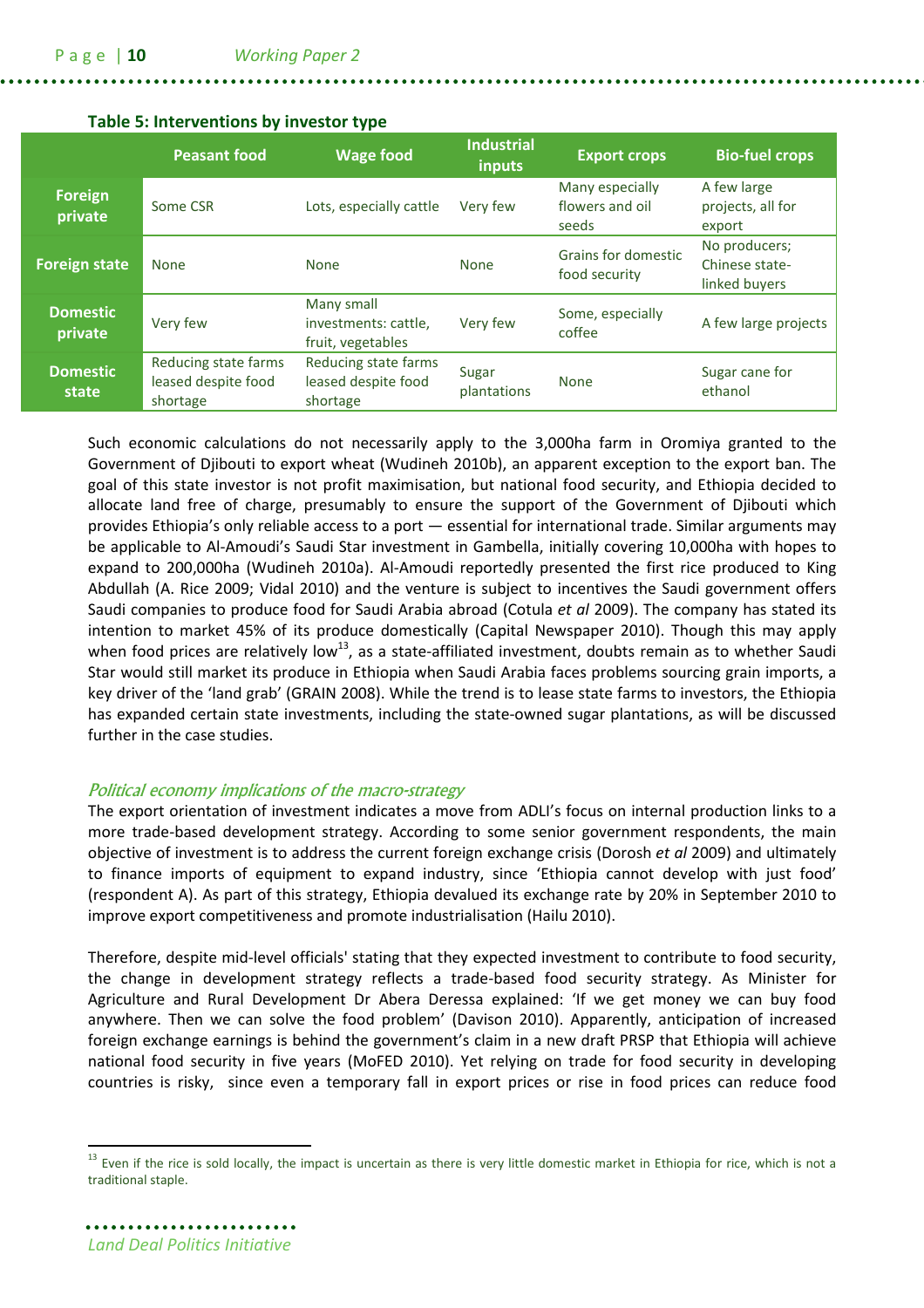consumption below a necessary minimum (Chang 2009) — particularly relevant given current high and fluctuating food and fuel prices.

Different investors play different economic roles played; if the Ethiopian government aims to promote investment solely to increase exports, promoting only foreign investors who are more export-oriented than domestic investors, may be sufficient. However, give its other objectives such as industrialisation and food security, the government should pay more attention to the types of investors it encourages. For example, foreign state investors, though politically important, are unlikely to invest in processing industries or Ethiopian food security given their focus on their own domestic issues.

The market for peasant foods and industrial inputs has so far proved insufficiently attractive to private investors; however, these objectives could be met if the state expanded production or if private companies recevied price incentives to do so. Though the state is expanding some sugarcane production, the trend is for government to lease state farms to foreign private investors, reducing the state's grain production. Abandoning the national self-sufficiency goal will maintain reliance on foreign aid in the short to mediumterm, while long-term food security becomes subject to a risky trade-based strategy.

#### 4.3 The micro-impacts of investment

Most direct impacts from investments on people living in the vicinity stem from changes in land use. This section compares prior and subsequent social contexts of production on investment land, using case studies to illustrate the impacts on local communities. Much investment land is in sparsely populated, predominately pastoralist, areas, limiting smallholder displacement and creating some employment but posing risks to pastoralist livelihoods.

#### Prior social context of production

Although government data do not contain information on the previous use of investment land, in Ethiopia variations in land use broadly overlap with population density. For example, rural areas with high population density are almost always in smallholder-dominated areas, while low population densities in lowlands signal pasture, areas used by shifting cultivators or forests. Therefore, insights into the types of land leased to investors can be obtained by comparing investment locations with population density.

Most regions of Afar, Benishangul, Gambella and Somali are sparsely populated. While these regions have only leased a small land area according to EIA data (see Table 6), in the case of Gambella at least, they omit some of the largest, high-profile investments. For example, an Indian investor, Karuturi, was allocated 300,000ha (X. Rice 2010) — the largest to date, and Saudi Star leased 10,000ha (Wudineh 2010a); including these and possibly other such leases would significantly change the figures.

#### Table 6: Location of foreign agricultural investments

|                          | Population density<br>(people/ha) | Pre-Implementation (ha) | Active (ha)      | Total (ha) |
|--------------------------|-----------------------------------|-------------------------|------------------|------------|
| <b>Addis Ababa</b>       | 5536                              | 7,537                   | 171              | 7,709      |
| Afar                     | 21                                | 26,265                  | 10,000           | 36,265     |
| Amhara                   | 117                               | 342,204                 | 8,202            | 350,406    |
| <b>Benishangul Gumuz</b> | 15                                | 47,700                  | $\boldsymbol{0}$ | 47,700     |
| Dire Dawa                | 237                               | 10,439                  | 0                | 10,439     |
| Gambella                 | 12                                | 120,284                 | 2,000            | 122,284    |
| Multiregional            | N/A                               | 2,919,791               | 45,017           | 2,964,808  |
| Oromiya                  | 105                               | 1,134,539               | 214,003          | 1,348,542  |
| <b>SNNPR</b>             | 152                               | 319,154                 | 26,114           | 345,268    |
| Somali                   | N/A                               | 6,052                   | 0                | 6,052      |
| <b>Tigray</b>            | 55                                | 45,805                  | 300              | 46,105     |
| <b>Total</b>             |                                   | 4,979,769               | 305,808          | 5,285,577  |

Source: CSA and EIA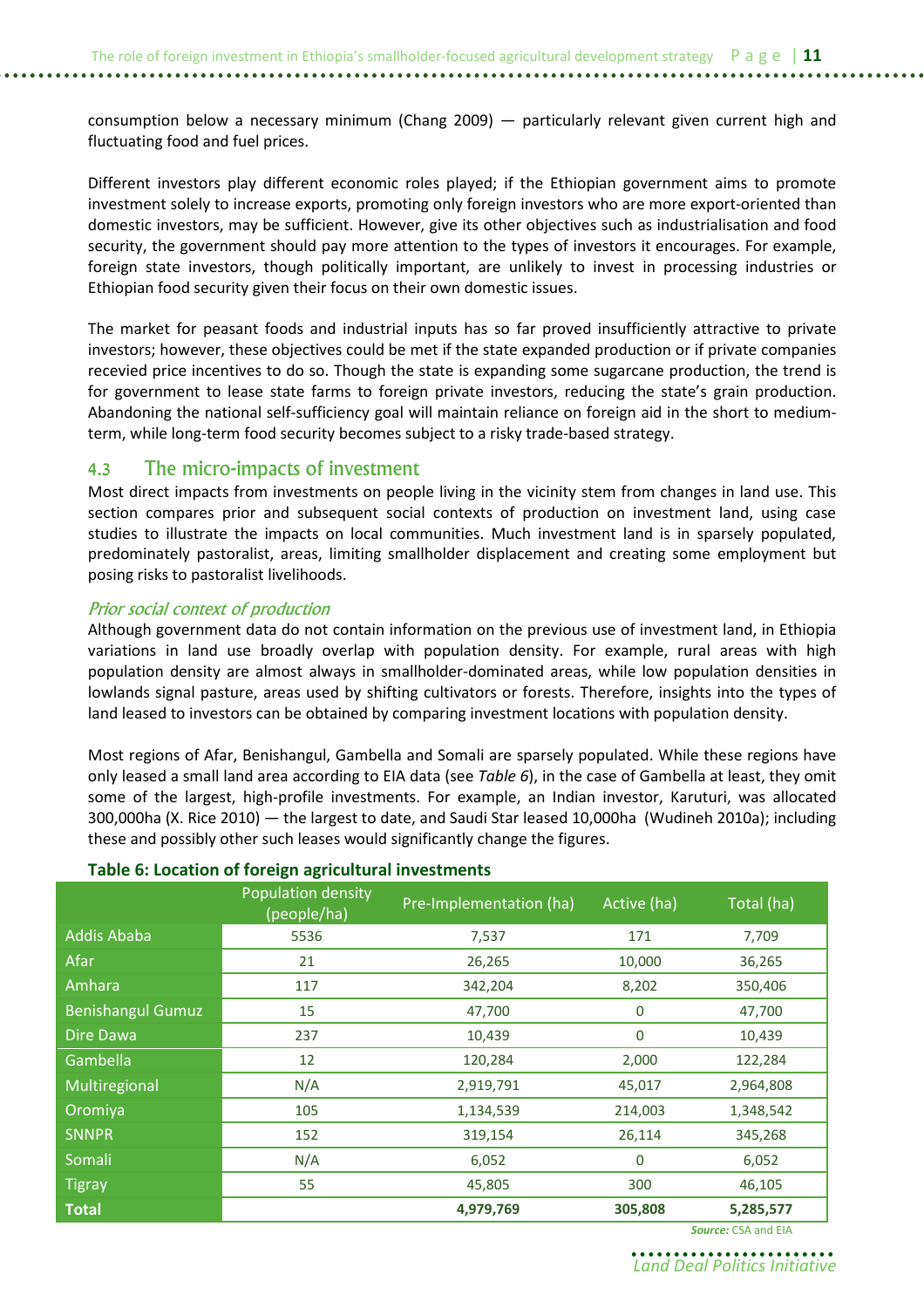Oromiya has the most land in active projects, largely due to the biofuel project examined in Case A below. In Oromiya, like in Amhara, SNNPR and Tigray, population density varies enormously between heavily populated highlands and sparsely populated lowlands, so a sub-regional breakdown is needed to identify likely land use. Figures 2 and 3 use sub-regional data to compare the location of foreign and domestic investments with population density, providing some support for government's argument that most investment land is in areas not previously cultivated by smallholders. The graph for Amhara (*Figure 2*) shows very few data points above the diagonal from the top left to bottom right of the plot, indicating that smallholder areas with high population density contain much less investment land<sup>14</sup>. The main locations of investment are the sparsely populated wereda of Metema, Quara and Tach Armacho in North Gondar. Despite this overall pattern, the graph highlights one outlier — the heavily populated wereda of Dangila in Awi zone where large tracts of investment land have been leased. Data on Tigray, present a similar picture, with most land leased in sparsely populated West Tigray. Data for Oromiya (Figure 3) are harder to interpret as the dataset makes no distinction between active and pre-implementation projects, so it is unclear if the land requested represents investors' wish to obtain land rather than its allocation. However, the graph is similar in that relatively little land has been leased in high population areas.

To promote investment, federal government instructed regions to create a 'bank' of suitable land. Figure 4 shows these data for emergent regions, while Figure 5 presents data for Amhara and SNNPR. The plots show a similar pattern to that of Figure 2, providing additional evidence that investment focuses on areas not cultivated by smallholders. Large amounts of land are 'available' in sparsely populated areas, with nearly 2million ha in Gambella and Benishangul-Gumuz, and 400,000ha in Afar. In established regions, land is again in sparsely populated areas of North Gondar and Awi zones in Amhara, and South Omo and Bench-Maji in SNNPR.



#### Figure 2: Land leased to foreign and domestic active projects in Amhara (by wereda)

Source: CSA and Amhara Investment Agency

l

<sup>&</sup>lt;sup>14</sup> As Ragin (2000) notes, the pattern shown in this graph can be interpreted as indicating that low population is a necessary but not sufficient condition for agricultural investment. Large amounts of land are leased to investors only in sparsely populated wereda. However, obviously other factors also contribute to the selection of investment land because not all sparsely populated wereda contain large amounts of investment.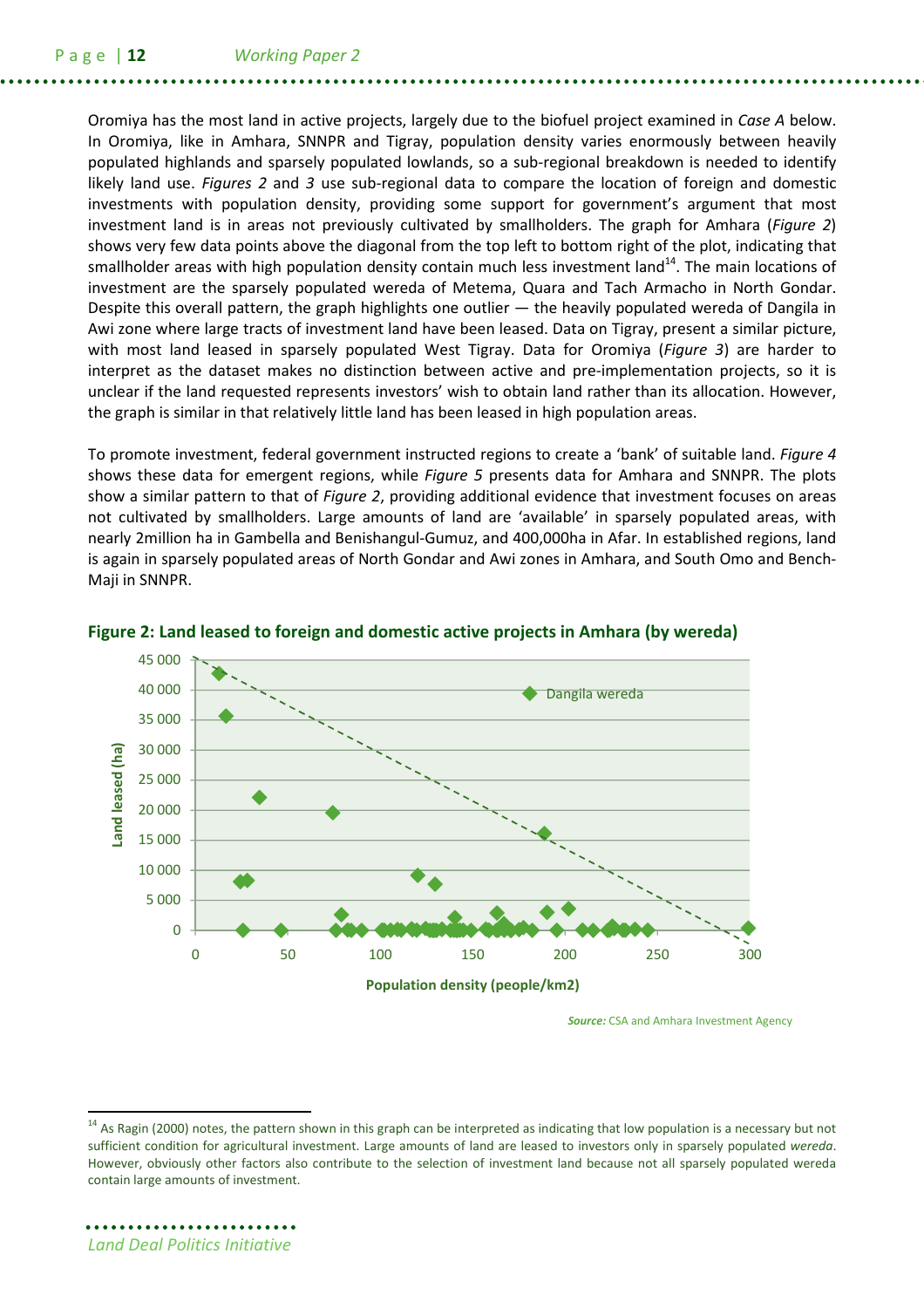

Figure 3: Land requested by foreign and domestic investors in Oromiya (by wereda)

Despite investors' demand for land in accessible areas, government has so far only agreed to lease small amounts of such land. At the same time, the government claims it has identified 3.7million ha of 'unused', sparsely populate land — mostly in emergent regions, however, the classification is open to challenge.



Figure 4: Land identified by AISD for foreign investment in emergent regions (by wereda)

Source: CSA and AISD / MoARD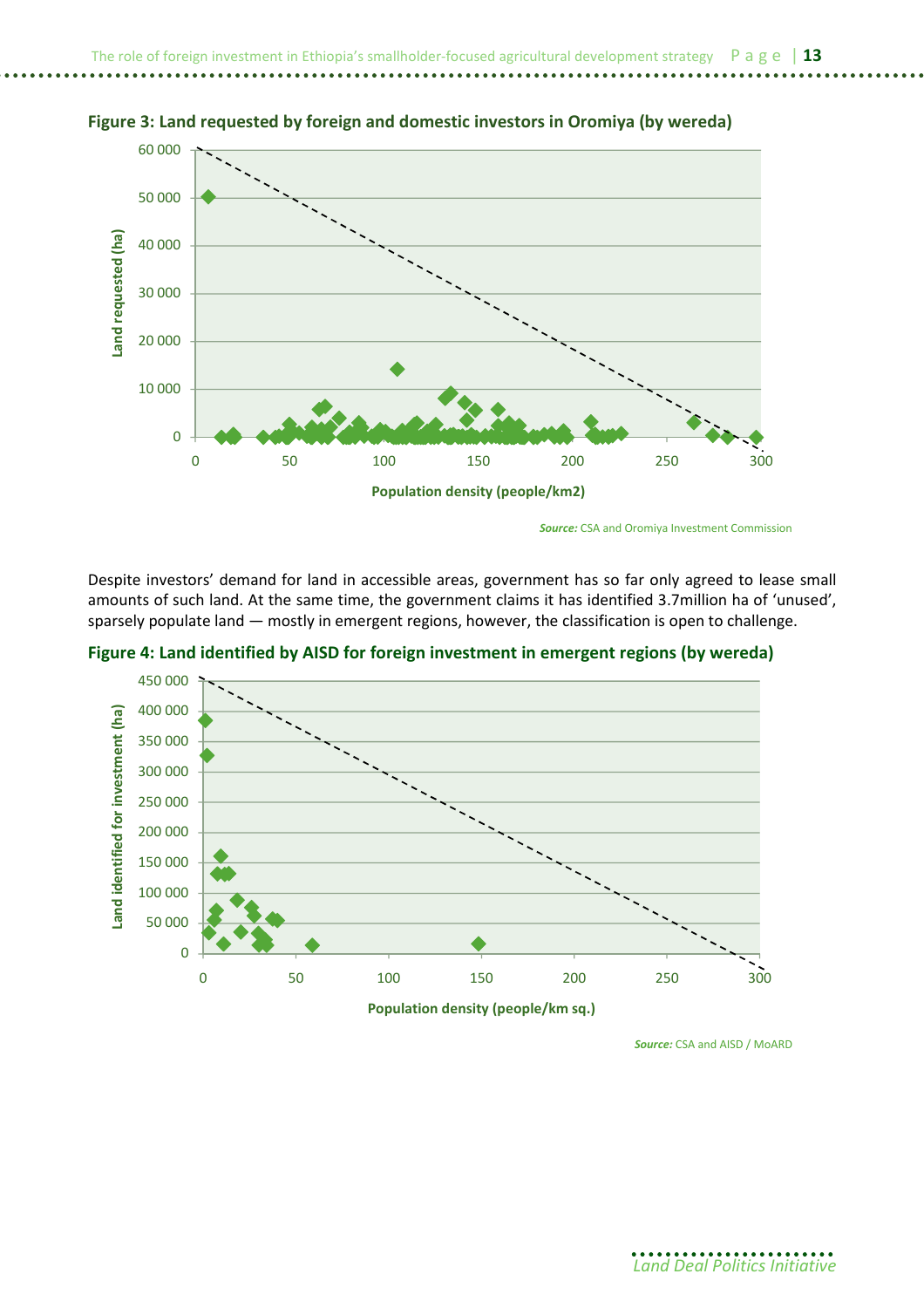

#### Figure 5: Land identified by Amhara and SNNPR for foreign and domestic investors (by zone)

Source: CSA, Amhara Bureau of Environmental Protection, Land Administration and Use (BoEPLAU) and SNNPR Investment Agency

#### Identifying 'unused' land

In discussions with government officials, the terms 'unused', 'empty' and 'uncultivated' are often used interchangeably (respondents A, C, D), betraying the construction of land utilisation from the ADLI perspective of settled agriculture, which views pastoralism as unsustainable (MoFED 2003). This construction is also reflected in land use statistics. According to past studies cited by the government to minimise the significance of investment (Vidal 2010), about 75million ha are suitable for cultivation, while only 14million ha are currently cultivated, leaving about 60million ha 'free'<sup>15</sup>. Equating 'cultivation' with 'use' dismisses the importance of other land uses. So what criteria are applied to identify 'unused' land?

In the highlands, land registration has been ongoing in recent years (Berhanu&Fayera 2005; Deininger et al 2008). It has not been tried in Gambella, Benishangul-Gumuz or remote parts of SNNPR (respondents K) due to limited state capacity the logistical challenges faced of trying to register land used by pastoralists or shifting cultivators. It is therefore impossible to tell whether land is unused or just unregistered. There are numerous examples where the label 'unused' is contestable.

Case A below, illustrates one instance where an investor in Oromiya leased a plot of land used by pastoralists for grazing. Meanwhile, in Gambella, despite low population density, access to land caused conflict even before investors arrived (Dereje 2005). Reports now suggest that local people are unhappy that land they previously used has been leased to investors (Daniel&Mittal 2010; Vidal 2010). Furthermore while land allocated to investors in West Tigray may be sparsely populated, the same area was the destination for resettlement from the highlands (respondent L) and tensions already exist between 'indigenous' pastoralists and new arrivals, according to resettled farmers (respondents M). The future politics of investment depends on pastoral populations' ability to respond and mobilise.

l

<sup>&</sup>lt;sup>15</sup> These estimates do not refer to specific sources and their origin is unclear. Derg used similar figures to justify its forced resettlement programmes to 'unused' lowland areas and probably contributed to the construction of 'unused' land. The figures differ considerably recent World Bank figures in their report on foreign agricultural investment, which suggest that less than 5million hectares of currently uncultivated land are suitable for cultivation (World Bank 2010: 110).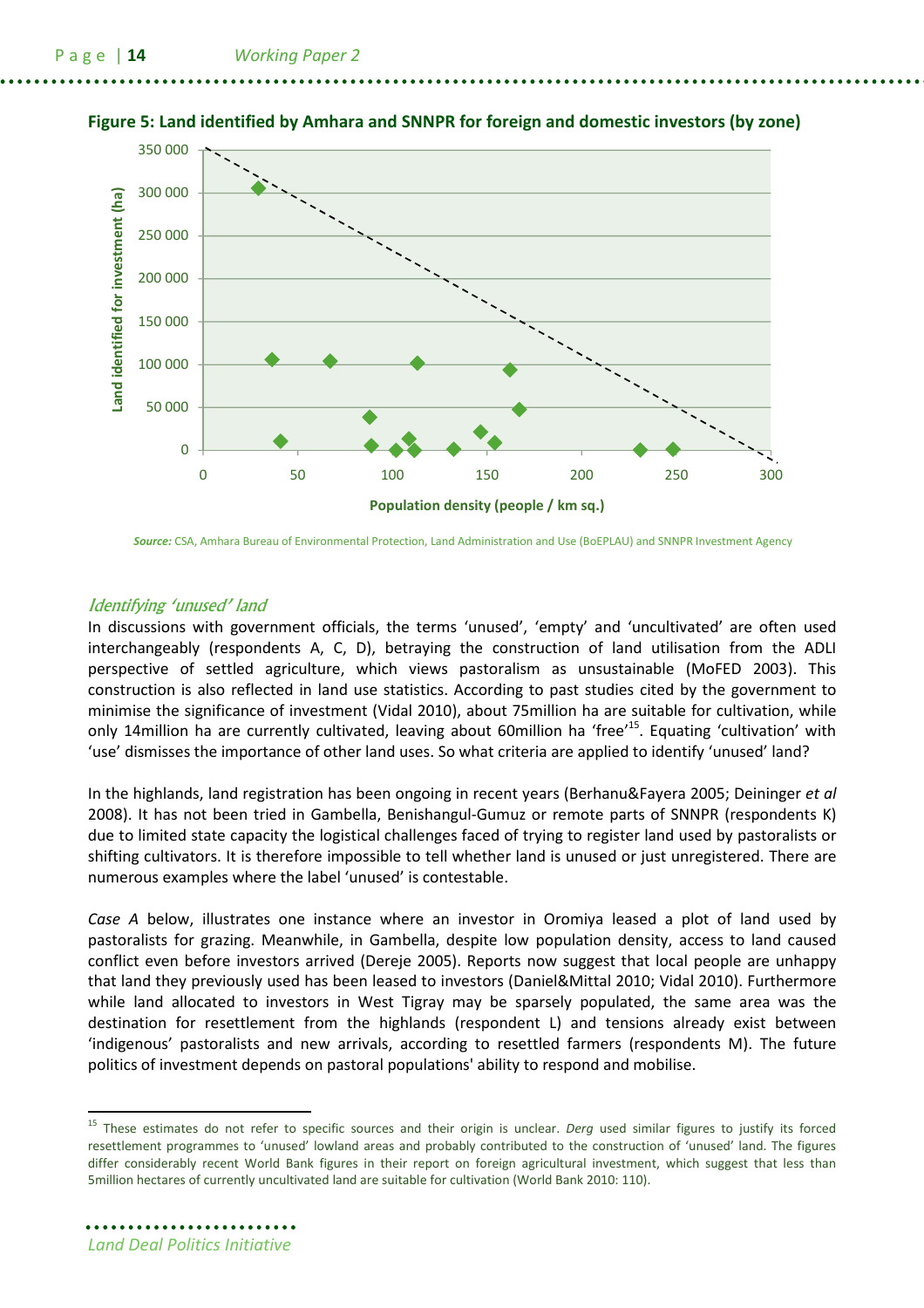Misclassifications of land stem both from inadequate land surveys and conceptualising land use only from the perspective of settled agriculture. The debate on legitimate 'use' rests on arguments between group rights to use their land as they see fit and the government's interpretation of the 'national interest', turning unproductive land over to more productive users.

#### Land in smallholder-dominated areas

 $\overline{\phantom{0}}$ 

Apart from these remote areas, significant tracts of land have been leased in heavily populated areas that were or could be cultivated by smallholders. As such, the smallholder and investor sectors are not entirely separate, as claimed by government officials. Of the land in populated areas, there are three main types: state farms, communal grazing land and individual holdings.

In recent years, investors leased several state farms, including 3,000ha in Bale, Oromiya leased by the Government of Djibouti and land in Hadiya and Kembata, SNNPR leased by flower farms (respondent D). A second category of land in highland areas is communal grazing land, small amounts of which remain despite population growth and land shortage. In recent years, local governments have leased relatively small plots (usually 5–10 ha) of communal land to mostly domestic, but also some foreign, investors. Evidence in Case C, suggests these may be a large proportion of the small, domestic investors in Oromiya. Like land in pastoralist areas, most communal land is unregistered and government officials consider such land to be a government, not a community, resource<sup>16</sup>, ignoring the valuable role of communal land in local livelihoods. Therefore, investors pay no compensation for land, but make informal promises that they will contribute to communities by building schools or clinics, and providing employment.

The most controversial category is individual holdings and certainly, many investors have access to such land. In these cases, the government assumes that labour-intensive agriculture has been insufficient to take full advantage of the land. Investors potentially offer the capacity to develop resources that are beyond smallholders' means. The question remains whether investment models exist to provide local people with secure opportunities for inclusion in this process?

### 4.4 Micro-impacts: The subsequent social context of production

This section uses three investment case studies in Oromiya  $-$  the region with the most land leased  $-$  to examine impacts of changing land use on local populations, particularly focusing on employment, displacement and technology transfer. The case studies constitute three examples drawn from the range of possible trajectories from prior land use to subsequent land use. Table 7 identifies examples of these trajectories, where available, as well as the principle changes involved in systems of production.

I found no investments in which uncultivated, communal land or state farms were leased to investors using outgrowers— a change which could plausibly combine investment with smallholder expansion to address land shortages. Instead, investments on these lands use wage labourers  $-$  as in Case A (a foreign private investor growing biofuel crops and part of the project is on 'unused' land in West Hararghe and Arssi) and Case C where a number of small, domestic private investors grow wage food (vegetables) on communal land in a smallholder-dominated area in Arssi.

Individual holdings present the only examples of outgrower schemes as in Cases A and B. The latter is an expansion of an Ethiopian state-owned sugarcane plantation in East Shewa producing sugar for domestic consumption and bio-ethanol. Although it seems that few investors use outgrowers, with most preferring to manage their own land, the vast extent of the outgrower scheme in case A means much of the land under active projects does actually use outgrowers, rather than displacing smallholders.

<sup>16</sup> Respondent C went so far as to question the categorisation of any land as communal land: 'communal land means it belongs to the community, land in Ethiopia is government land'.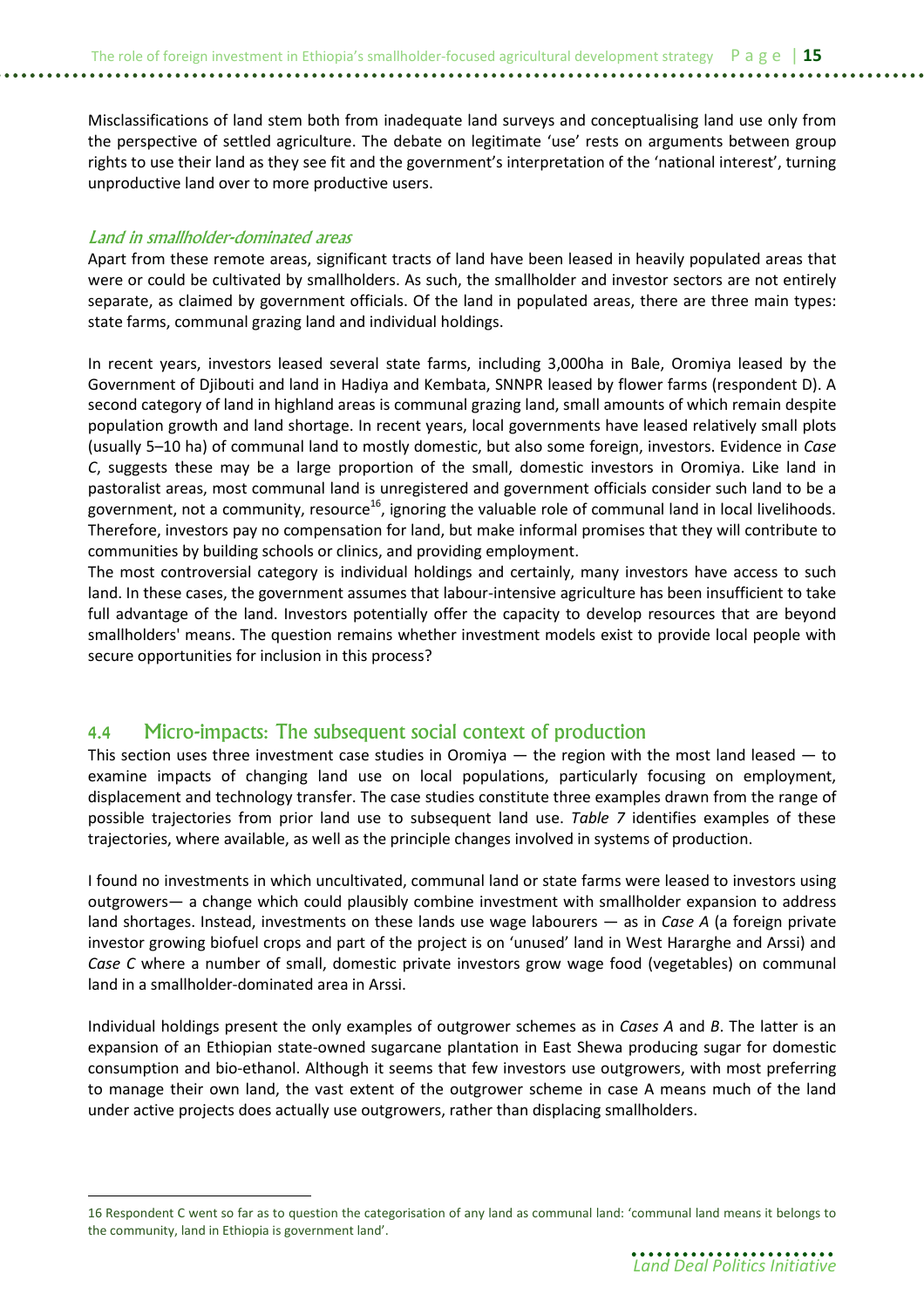### Table 7: A typology of changing land use

|                               | Investor plantation                                                                      | Outgrower scheme                                                                                        |
|-------------------------------|------------------------------------------------------------------------------------------|---------------------------------------------------------------------------------------------------------|
| 'Unused'<br>land              | Type 1: Creates employment, threatens<br>pastoralist livelihoods, e.g. Case A            | Type 5: Investment combined with re-<br>settlement, threatens pastoralist livelihoods. -<br>No examples |
| <b>Communal</b><br>land       | Type 2: Loss of communal resources (for all),<br>employment gain (for a few), e.g Case C | Type 6: Loss of communal resources (for all),<br>gain of land (for a few). - No examples                |
| <b>State farms</b>            | Type 3: State employees to private employees,<br>e.g. Govt of Djibouti, flower farms     | Type 7: Transformation of wage labourers into<br>smallholders. - No examples                            |
| <b>Individual</b><br>holdings | Type 4: Transformation of smallholders into<br>wage labourers, e.g. flower farms         | Type 8: Subsistence smallholders inserted into<br>monetary economy, e.g. Cases A and B                  |

Wereda officials have the right to expropriate smallholders' land 'where it believes that it should be used for a better development project', giving local government enormous power and leaving smallholders with little possibility of appeal (FDRE 2005: article 3(1)). Displaced smallholders with registered land do seem to receive the legally required compensation of ten times the average annual income over the previous five years (FDRE 2005: article 8(1)). However, it is questionable whether this is enough, as farmers are not allowed to buy replacement land. One of the main examples of smallholder displacement is the expanding flower industry, in particular in central Oromiya. In such cases, the government has tried to limit the impact on migration by requiring investors to employ local people.

Case A examines one of the largest investments in Ethiopia, established in 2006 by Israeli managers and financed by European investors. A total 140,000ha are cultivated to grow castor for biodiesel, cosmetics and paints (respondents J, N). High fuel prices, EU requirements for biofuel use and demand from rapidly growing economies like China are driving the demand for castor.

### Case A: Foreign private investor producing castor

In 2007, the company leased 8,000ha in three wereda in East Hararghe. The land was classified as 'unused' and was identified by the investors using satellite images (respondent O). When they arrived at the site, investors found large areas already cultivated by smallholders and much of the remaining land used by pastoralists (respondent J). Government officials expected investors to negotiate with local people in smallholder areas, but told the investors that as the pastoralists were not 'settled', the land belonged to the government and they could easily take their animals to graze 'elsewhere' (respondent J). Depending on the previous land use, different production systems were implemented: on pastoral lands, investors farmed the land directly with wage labourers and machinery; on cultivated land outgrower schemes were negotiated with elders acting on behalf of local people (respondent P).

Having secured land and a commitment from the government for up to 200,000ha, the managers went to look for finance (respondent J). With the huge interest in renewable energy, they easily raised  $E17m$ in European investment funds, way beyond the  $\epsilon$ 5m they originally hoped for (respondent I). Encouraged by the investment and optimistic about the potential of outgrower schemes, investors planned a vast expansion and convinced the government to support their plans because the type of investment and the production system fit its development strategy. The agricultural project provides industrial inputs and resulting fuel can be exported or substitute for imports. Production also avoided smallholder displacement and, in a food insecure area, offered the potential for graduation of PSNP recipients from assistance (respondent Q). With support from high-level government officials, the zone, wereda and kebele administrations helped investors expand the project (respondent O). Community meetings were held in each kebele, investors paid kebele and traditional leaders' incentives to convince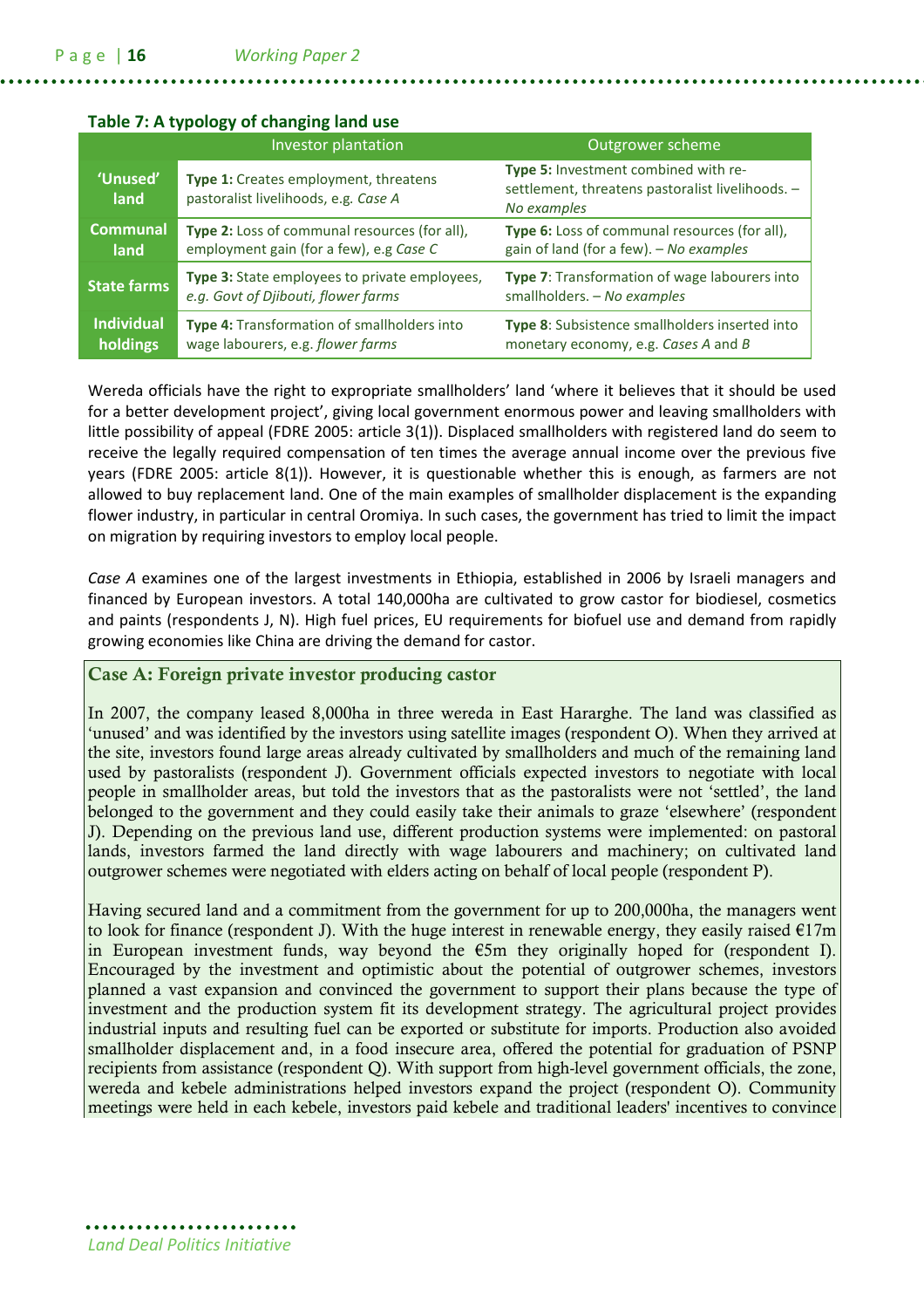people to join the project (respondent P) and kebele committees and investors signed contracts on behalf of the farmers<sup>17</sup>.

The process was so effective that by 2008 the project had 72,000ha under production of about 84,000 (respondent J)–124,000 (respondent P) smallholders<sup>18</sup> in 240 kebele in East and West Hararghe. Most of the kebele were classified as chronically food insecure and many farmers, whose average landholding is less than 0.5ha and who farm maize, sorghum and some cash crops like chat and coffee, qualify for assistance from the PSNP (respondent O).

The kebele signed three year contracts at a fixed price of 50*Birr* per quintal for the castor produced  $\cdot$ intended to be a large increase in smallholder incomes based on estimated price and yield for sorghum, and the seed supplier's estimates of castor yield (respondents O, P). Outgrowers had to switch up to half their land from cereals to castor, retaining some land for food, and were supplied with fertiliser, with costs deducted from their payment when seeds were sold to the company (respondent P).

The company built a biodiesel processing factory with a 30m *Birr* loan from an Ethiopian bank, and hired 5,000 staff, including agronomists, accountants and supervisors (respondent P). Large sums of money were spent on equipment — pesticide sprayers, peeling machines, motorbikes and cars — and the company leased another 60,000ha of 'unused' land in West Hararghe for a plantation, though the outgrower scheme was initially prioritised (respondents S).

The project quickly ran into problems. Castor yields were massively over-estimated as the seeds had not been tested across the range of soil and rainfall conditions covered by the expansion (respondent P). In addition, when the company bought the seeds produced, sorghum prices in local markets had tripled and, given the fixed castor price, farmers were unhappy with their payment (respondents P, R). This news spread to neighbouring kebele and productivity deteriorated further as farmers neglected castor to focus on other crops (respondents P, R). So instead of 70 quintals/ha investors expected, average yield was only 3–4 quintals/ha and the factory took just three days to process all the seeds bought (respondent P). Facing failure, the managers fled the country in April 2009 and, according to the new manager, stole the remaining money (respondent I). They left massive debts and no money to pay wages or buy the remaining seeds from the outgrowers (respondents P, I, R).

The failure of the project created a major problem for government, which was heavily involved in establishing the project. Having switched from subsistence crops, with no income as a replacement, the farmers lost up to half their annual production. The pesticides also killed their bees — an important extra income (respondents R, I), so some had to sell cattle to buy food and others increased reliance on the PSNP (respondents R).

The investment company, under new management, is now restarting castor production. They abandoned outgrower schemes and plan to use mechanised farming on the 60,000ha of uncleared land in West Hararghe and another 100,000ha in Arssi and Bale promised by the regional government (respondent I). All the land is classified as 'unused' as it is not cultivated but it was clearly being used by pastoralists to graze camels and cattle when I visited. When asked about the pastoralists on the land, both the investor and government officials indicated that they would be moved elsewhere, with one official stating that their presence 'is no problem at all because we shall make our pastoralists settle' (respondents P, O). The only concession is that the farm is not allowed to extend as far as the river, as the water is used by pastoralists in the dry season (respondent P).

The project is exceptional in size and the extent of its failure. It shows how investment is a governmentowned process, and how officials were convinced to take huge risks with the welfare of smallholders because key aspects of the project resonated with the government's development strategy. Government

 $\overline{\phantom{0}}$ 

<sup>17</sup> According to the contract, the chairman and deputy chairman should have been granted power of attorney by the kebele members, but this does not to have been the case according to respondent R.

<sup>18</sup> Based on the total of (mostly male) landholders: a conservative estimate of family size would therefore suggest that at least 500,000 people were involved in the project.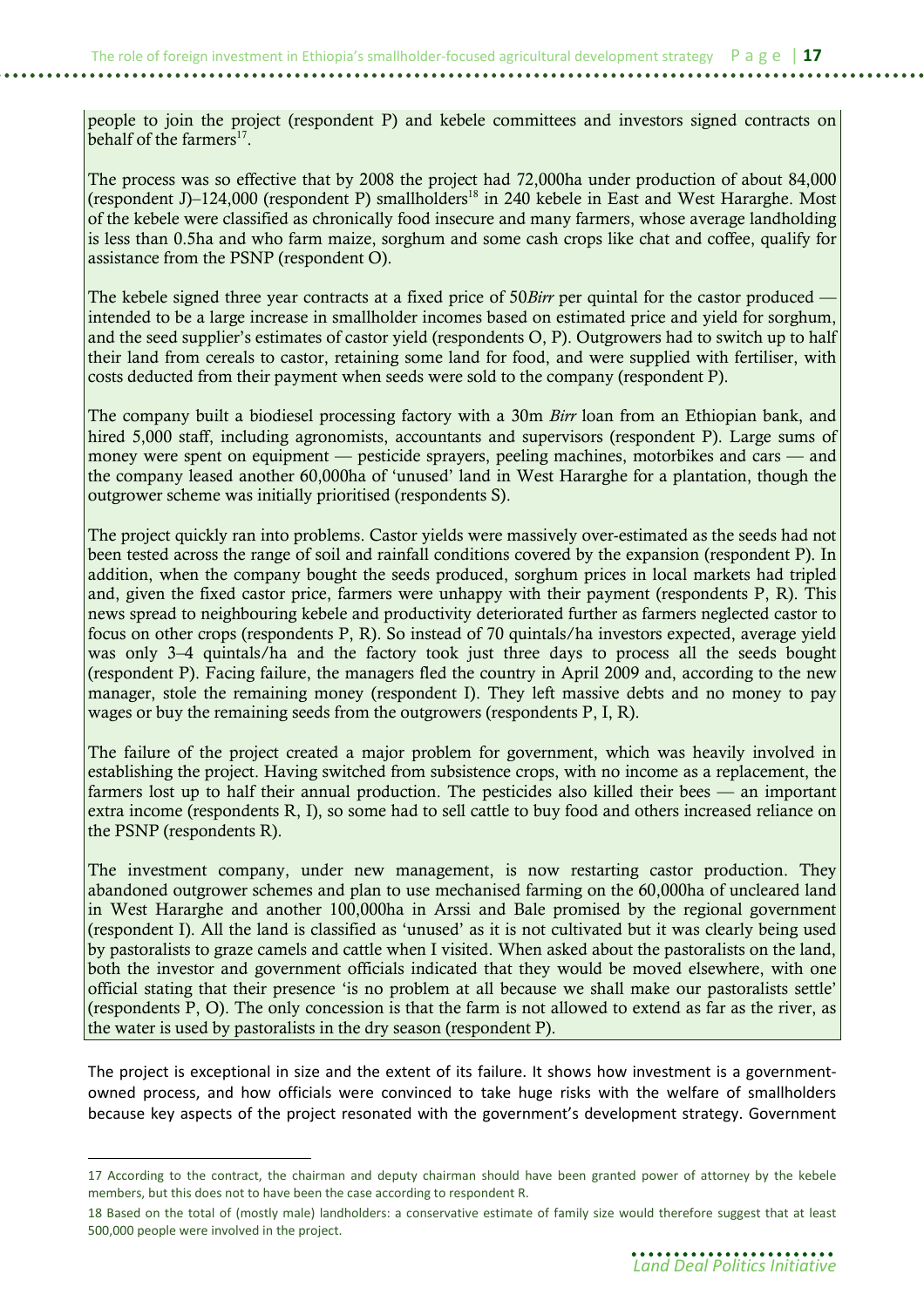believed it could manage investors and direct them to specific purposes, but the case raises important questions about its ability to do so.

Government's has limited information on land use in some remote areas, which are targeted for investment. Land use classification disregards pastoralists who are seen as merely passing through land, rather than 'using' it and therefore can easily move on to other 'unused' areas. Finally, while the government makes efforts to prevent smallholder displacement, outgrower schemes entail inherent risks, which should be considered. In this case, smallholders were exposed to fluctuations in international and national prices for food and fuel.

Combining the different foci of ADLI is more complex than the government envisaged. The state Ethiopian Sugar Development Agency (ESDA) manages domestic sugar supply and four sugar factories; as part of its sugar development strategy, ESDA is expanding all these factories to increase production of sugar and bioethanol (ESDA nd). Recently demand for increased sugar production in Ethiopia resulted from:

- **O** rising domestic demand
- a preferential EU trade agreement (Van Berkum et al 2005)
- the need for bio-ethanol production to reduce oil imports.

These factors came to a head in 2009/10, resulting in a severe sugar shortage and a ban on exports.

In Case B, the Wonji-Shoa project tried to combine the anti-displacement focus of ADLI and commercialisation, also with fairly negative results. In Case B, the Wonji-Shoa sugar factory expansion, consisted of a 600ha plantation in East Shewa and 2,600ha with new factory in Arssi; a second phase will involve another nearby 6,000ha in East Shewa.

Case B: State-owned sugar production using outgrowers

Smallholders, each with 0.5–3ha of land, previously cultivated the land where the Wonji-Shoa expansion took place. With no irrigation infrastructure, farmers depended on inconsistent rainfall for cereal and pulse production for self-consumption. The East Shewa site was not food insecure, but Arssi remains food insecure and receives the PSNP. However, the area has huge economic potential because it is close to the Awash River and the paved road to Addis Ababa and Djibouti.

The proposed expansion generated debate between government agencies regarding the system of production. ESDA statements in 2006 suggest that a private plantation may have been considered (Ethical Sugar 2006), while Wonji-Shoa wanted to displace the smallholders and manage the plantation directly (respondents U, V, W). The final agreement between federal and regional governments tried to combine state investment and commercial requirements of a secure sugarcane supply to justify investment in a new factory, while avoiding displacement (respondents V, W).

Smallholders formed cooperatives, and Wonji-Shoa paid members a monthly allowance of 229Birr/ha over an initial four-year period without production<sup>19</sup>. Wage labourers farm the land, with cooperative members getting priority on job allocation. Cooperatives repay production costs — wages, inputs and technical assistance provided by Wonji-Shoa — and could liable for the substantial cost of building the irrigation system, though a final decision has not been made (respondents U). Meanwhile, the wereda administration and cooperatives office pressured the farmers' union — elected by the cooperatives to negotiate the sugarcane price — to accept low prices, set at three-year intervals (respondents X, Y).

Maintenance payments, set in 2006 but not adjusted for inflation, quickly became inadequate due to rapid food price increases (respondents Z, AA, AB). The first sugarcane harvest sold at the agreed price did not cover production costs, so cooperatives received nothing (respondents U). Despite members'

 $\overline{a}$ 

<sup>&</sup>lt;sup>19</sup> The land left fallow for two years and the first crop took nearly two years before it was ready for harvest.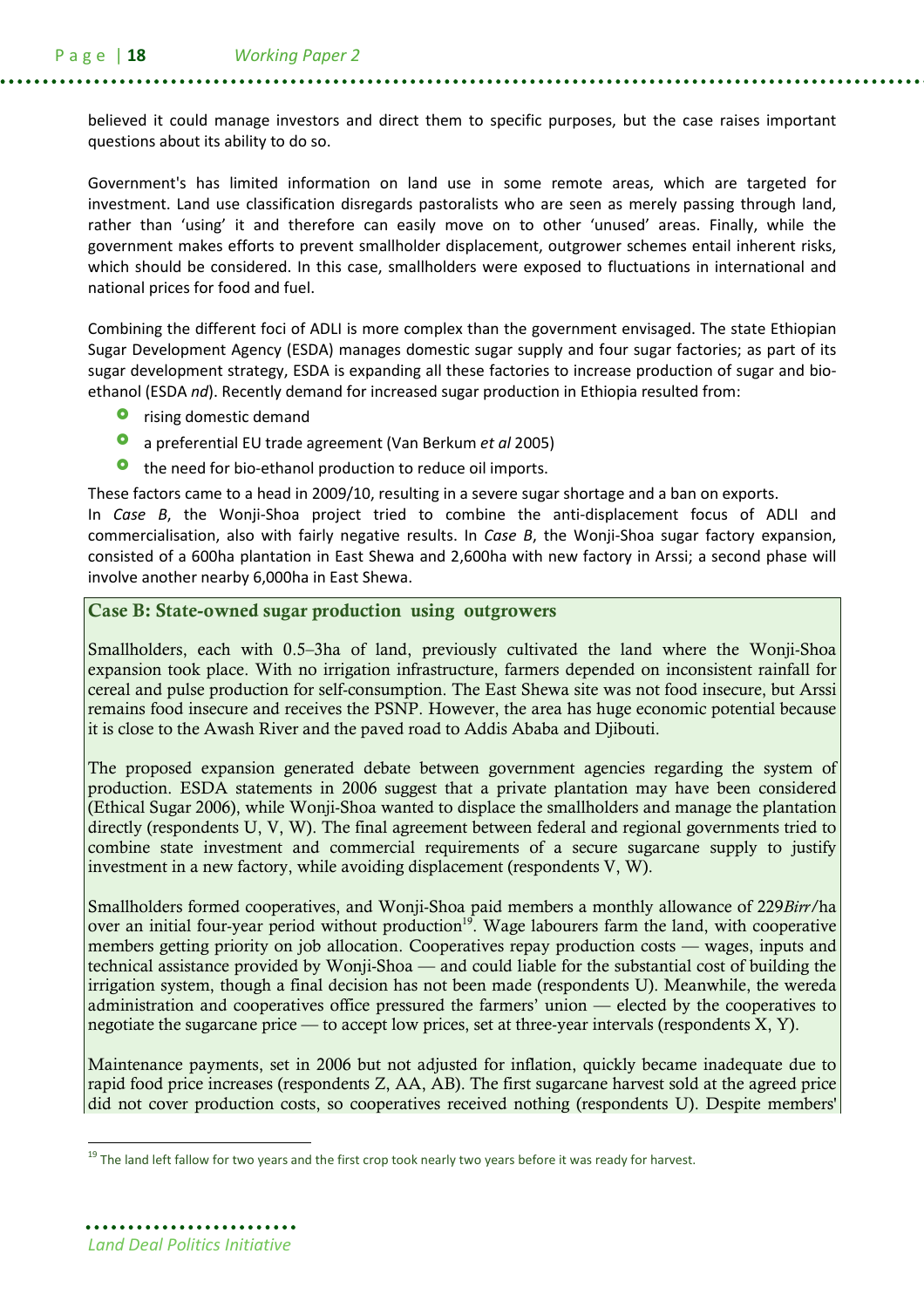understandable discontent, they cannot extricate themselves from the scheme due to the cooperatives' indefinite agreement to supply sugar exclusively to Wonji-Shoa (respondents U). Land which members believe belongs to them is being registered to the cooperatives (respondent V). The only exit option for farmers is to leave the cooperative and lose 'their' land with no compensation.

The sugar factory and government officials claim cooperative members made a free choice to join the project (respondents U, V, W), but members say government forced them to join even though they opposed the arrangement (respondents X, AA). Whatever the case, farmers did not have enough information to make an informed decision, and cooperatives are still unsure what debt must be repaid, have no oversight of running costs paid to Wonji-Shoa, and cannot say what constitutes a fair price for the sugarcane. In theory, the cooperative represents farmers' interests, but the wereda cooperative office actually regulates these organisations (respondent AC), so they are widely seen as state organisations created to discipline outgrowers (respondents AD, AA).

Only landholders are cooperative members who receive priority access to day labour (respondents V, W), so impacts are differentiated along class, generational and gender lines. Local people only access unskilled, relatively poorly paid work, while outside 'skilled' workers operate machinery (respondents V, W); no training schemes were implemented to replace skilled workers with local staff.

Class differentiation, stemming from land rights, reinforces generational and gender divisions. As in most of Ethiopia, land shortage meant that older men have land and so became cooperative members while young people are landless and seek wage labour. Although gender assessors praised land registration in Ethiopia for issuing certificates to both husband and wife (Askale 2005), cooperatives were formed before land registration, so only landholders — usually men — could join. The few female members are widows of former male members. Women also tend to be allocated low status and low pay jobs, especially weeding, because they are not thought able to do jobs involving lifting and would not be respected as team leaders, giving instructions to men (respondents AA).

The need for a secure sugar supply to justify investment in the factory, which would otherwise favour a directly-managed plantation, requires government to discipline cooperatives through coercion and monopoly conditions. Case B shows that outgrowing is risky, exposing outgrowers to the monetary economy through variable costs of living and inputs. Outgrowers have little bargaining power to negotiate with buyers as they lack market information and there are no alternative buyers.

Similarly, Case C showed local people's limited scope for negotiation, when the wereda land administration decided to lease communal grazing land to investors.

#### Case study C: Small investors on communal land

The site, situated on the Awash River in Arssi, experiences regular droughts and most local people have no resources to invest in motorised pumps to use the river for irrigation; they therefore rely on rainfall for livestock and to cultivate crops. The site is food insecure and many people receive the PSNP. Though land is not as scarce as other parts of the country, a land shortage affects especially young adults. Local government, NGOs and local people have established several irrigation systems to use river water, with partial success. A NGO established the largest scheme covering 60ha divided into 0.25ha plots nearly 30 years ago; the kebele now manages this scheme, but it has had repeated production breaks, sometimes for years at a time, due to flood damage to the motor and, currently, stolen machinery. The local community's limited resources make it difficult to pay for repairs.

Another scheme covering 30ha in 0.5ha plots is managed by a NGO-established cooperative (respondents AE). The NGO created a fund to pay running costs and maintenance, but this money has been exhausted, partly due to rising fuel prices (respondents AE). Members now need to replenish the fund. Although crops such as tomatoes and onions can be extremely profitable, they require significant input investment and are considered risky due to variable market prices (respondents AF). Given unreliable production on non-irrigated land, cooperative members prefer to grow maize on irrigated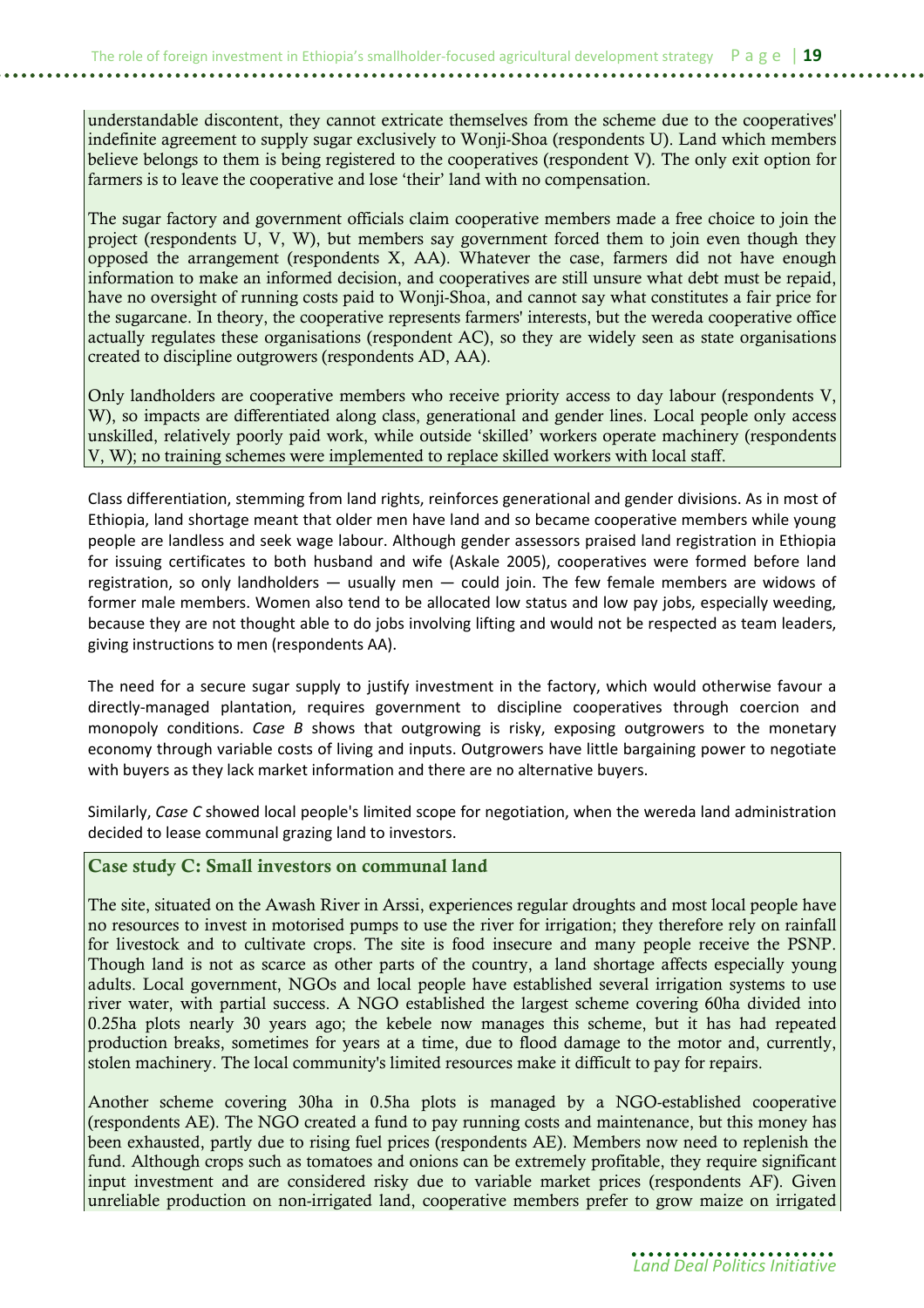land, providing a secure source of subsistence but no surplus, so they are concerned that they will be unable to contribute to the fund, placing future production at risk (respondents AF).

The wereda land administration leased communal grazing land adjacent to these schemes to four investors in the expectation that they have resources to farm high value cash crops (respondent AG). The largest scheme is 30ha and the others are about 10ha each. The investors — three Ethiopian and one Australian — use irrigation to grow vegetables like tomatoes, onions and chillies which are taken to market in Addis Ababa, though it is rumoured that the Australian intends to export his crop (respondent H). Investors employ day labourers, for example, one local investor hires 25 people on his 10 ha (respondent H). Although investors in Oromiya are required to hire all unskilled workers locally, they complain that local people are lazy and demand high wages, and have brought many workers from other areas (respondent H, AH). Those who do have jobs are mostly young and landless. Several workers complained that the wages have not risen in line with food prices (respondents AI), but day labour on investment land is still an important source of income for some.

The community received no monetary compensation for the land as communal land is considered a government  $-$  not a community  $-$  resource. Instead, investors promised to bring electricity and build infrastructure such as a raft across the river and a mill. So far, only one investor has kept his promise. According to ADLI, rather than leasing land to investors, the best solution would be to distribute communal land to local landless along similar lines to the NGO irrigation schemes. However, the group irrigation schemes have made limited contributions to commercialisation or reliable production and experience with existing schemes seems to have convinced the wereda that investors implementing 'modern' agriculture offer better prospects of increasing productivity.

## 5. Discussion: The political economy of changing land use

Cases A and B show that the Oromiya Government has gone to great lengths to avoid smallholder displacement. Only flower farms have displaced locals, but they are expected to require more wage labourers than those supported by smallholder agriculture, limiting the impact on migration. Since the smallholder sector is enormously politically important to government, it is highly unlikely that investment will be allowed to displace peasantry, as has been a concern of some 'land grab' articles (e.g. GRAIN 2008).

Instead, a dualism between smallholders (who have tiny landholdings and are prevented from buying or leasing land for expansion) and investors (who operate on a much larger scale and are increasingly seen as the engine of agricultural transformation). As Case A highlighted, these two sectors have encroached on pastoral land, and potentially land used for shifting cultivation. Despite the ethnic federal system, the federal government still makes key decisions about the livelihoods and land of these historically marginalised groups without consulting them. Production systems in these sparsely populated areas represent a choice of development strategy that diverges from ADLI principles, with important consequences for equality and rural social protection. In principle, smallholder agriculture or investments using outgrowers could be established on state farms, communal land and potentially even land in lowland areas. Instead, ethnic federalism has been used to justify the end of inter-regional resettlement, while investors using 'modern' technology have been prioritised over smallholders. While political imperative prevents displacement of the existing smallholder sector, economic arguments in favour of expanding smallholder agriculture have lost their appeal.

Investors are encouraged because they have access to more resources than smallholders, so it is illogical to expect independent smallholders to use the same technology as large-scale investors. Despite the risks involved, outgrower schemes do offer greater potential for technology transfer as investor usually provide improved inputs, and it is possible that technology and improved farming techniques may transfer from foreign to domestic investors. Ayelech&Helmsing (2010) consider this in their study of the flower industry in Ethiopia, concluding that while 'endogenisation' is at an incipient stage, there is potential for it to occur.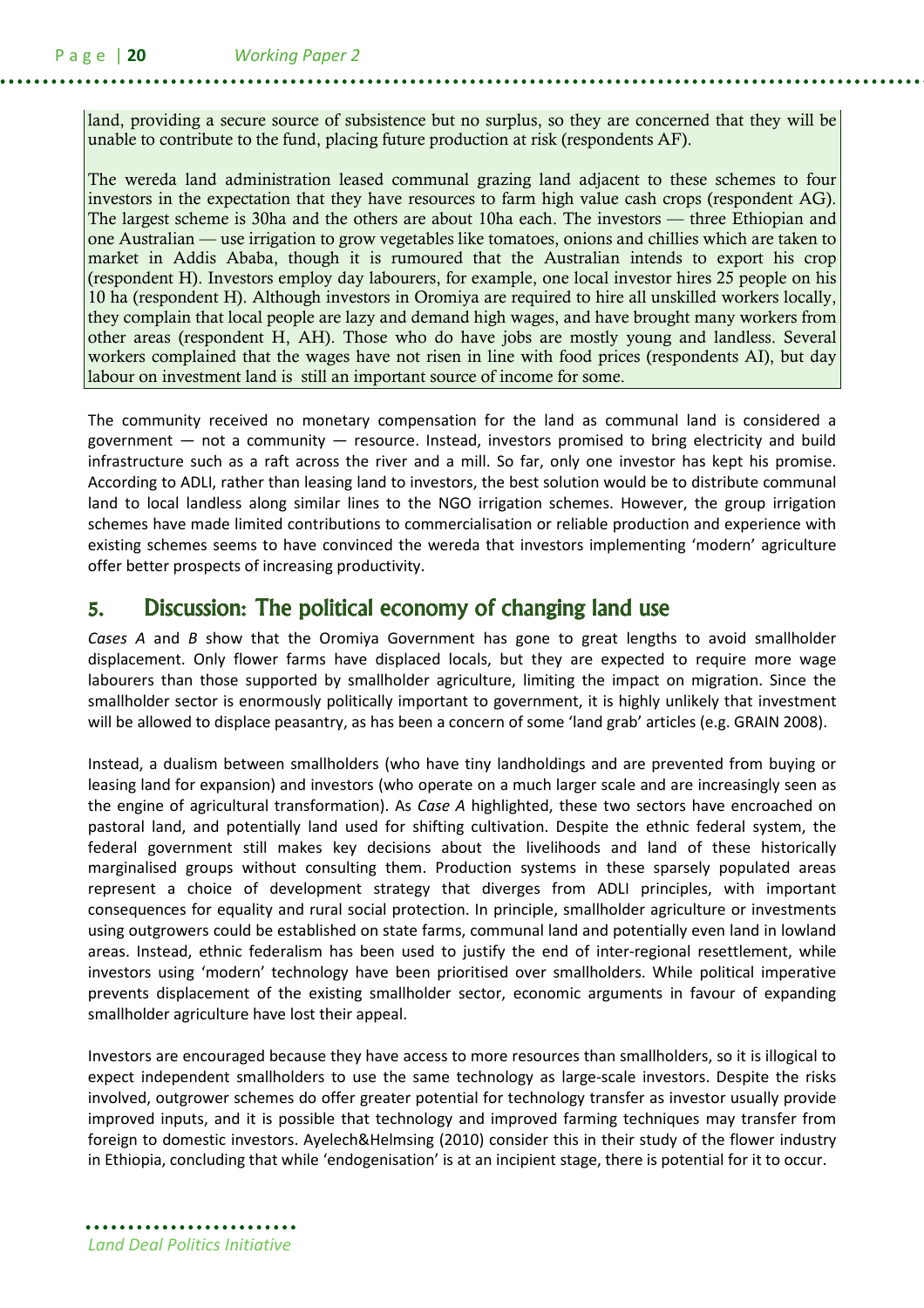In Ethiopia, promoting investment is premised on the idea that investment can be managed and channelled to particular areas and sectors, helping the government to overcome key resource constraints. The case studies raise doubts about the government's ability to manage investment to combine the objectives of increasing production with equitable growth and security for smallholders. There may be an inherent tradeoff between these goals.

### 6. Conclusion

The framework used in this study, distinguishing between types of investors and investments and their likely impacts on receiving countries, could (with suitable modifications) be used to assess the impact of agricultural investment in other developing countries. In Ethiopia, the framework highlights the conflict between the macro-benefits of investment, largely accruing from foreign exchange earnings, and the risks of investment borne at the micro-level by pastoralists and smallholders.

Smallholders are no longer seen as the sole engine of economic transformation, because Ethiopia's smallholder-focussed cevelopment strategy had limited economic and social success. However, because smallholders are politically important, they are still protected while the greater emphasis on foreign and direct investment is creating a dual agricultural system, in which a small enclave of large investors is kept legally distinct from the smallholder majority. Most investment is occurring in remote, sparsely populated areas, posing serious risks for pastoralist populations, and creating direct conflict between the centrallydefined ADLI and the federal system, founded on the principle of ethnic self-determination.

Investment impacts on tax revenues and national food security are likely to be minimal, and investment may even be detrimental to staple production domestic market as some (still small amounts) of land previously used for cereals are turned over to flower farms, biofuels or food production for export. The main objective now seems to be increased foreign exchange earnings resulting from export-focussed investments, with a trade-oriented development strategy.

For many years, government strategy has focussed on controlling social and political processes as it undertakes economic transition. It has proven extremely effective in retaining political control over the peasant majority, but promoting foreign and domestic investment will effectively create a class of commercial farmers with economic power and resultant political influence. How will these new interests influence government policy in the future? Will the government really be able to manage these new economic actors, as it believes? It will be important to watch as these changes unfold.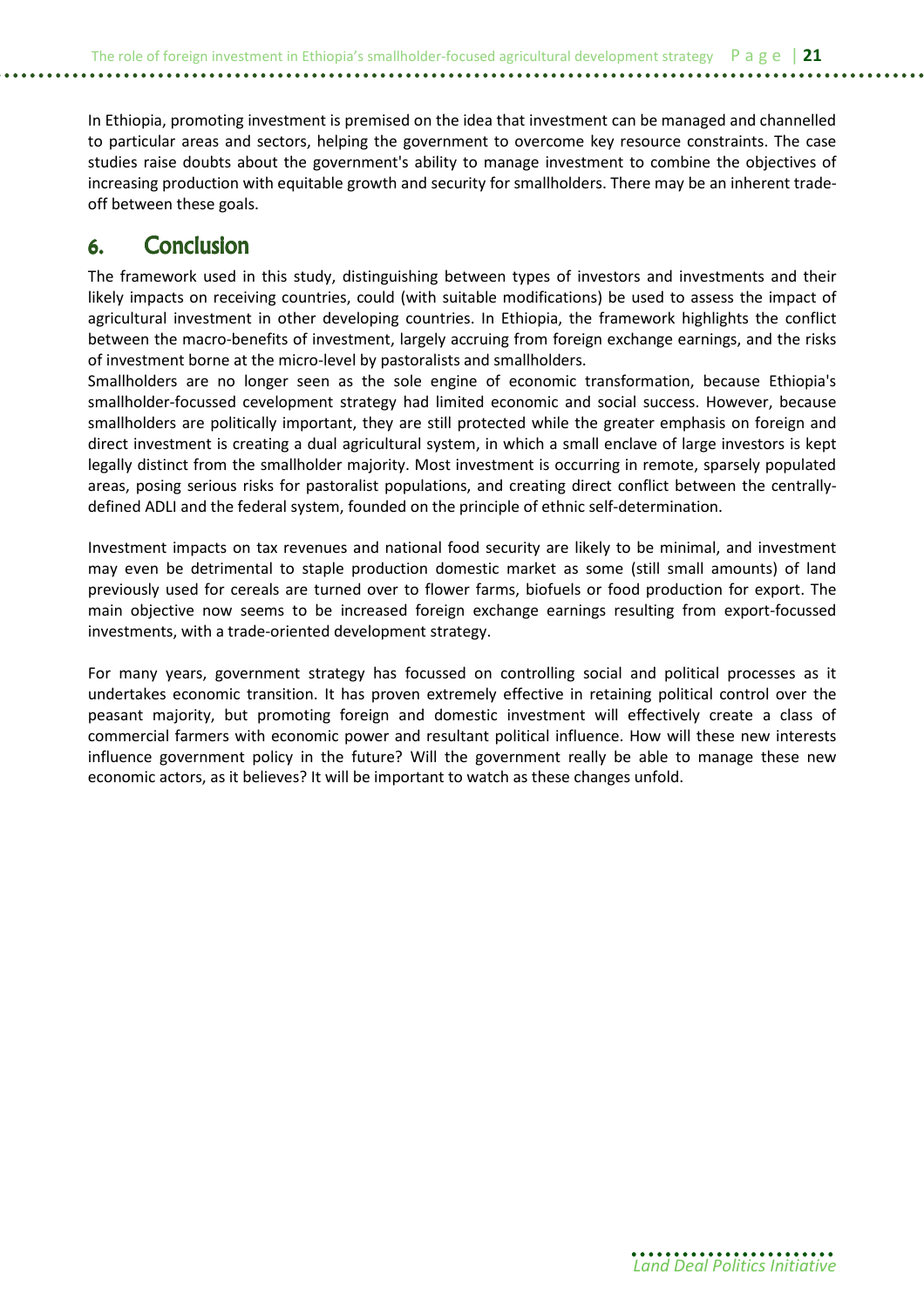# Annex 1: Interview respondents

| <b>Addis Ababa</b><br>1 manager, Agricultural Investment Support Directorate<br>Α<br><b>Addis Ababa</b><br>1 manager, Development Bank of Ethiopia<br>B<br>1 manager, Oromiya Regional Investment Commission<br><b>Addis Ababa</b><br>C<br>1 manager, SNNPR Investment Agency<br>Awassa<br>D<br>1 manager, Amhara Investment Promotion Agency<br><b>Bahir Dar</b><br>E<br><b>Mekele</b><br>1 manager, Tigray Investment Agency<br>F | 28 Dec 2009<br>17 Feb 2010<br>3 Feb 2010<br>1 Mar 2010<br>16 Mar 2010<br>1 Apr 2010<br>18 Feb 2010<br>19 Dec 2009<br>7 Sep 2010 |
|-------------------------------------------------------------------------------------------------------------------------------------------------------------------------------------------------------------------------------------------------------------------------------------------------------------------------------------------------------------------------------------------------------------------------------------|---------------------------------------------------------------------------------------------------------------------------------|
|                                                                                                                                                                                                                                                                                                                                                                                                                                     |                                                                                                                                 |
|                                                                                                                                                                                                                                                                                                                                                                                                                                     |                                                                                                                                 |
|                                                                                                                                                                                                                                                                                                                                                                                                                                     |                                                                                                                                 |
|                                                                                                                                                                                                                                                                                                                                                                                                                                     |                                                                                                                                 |
|                                                                                                                                                                                                                                                                                                                                                                                                                                     |                                                                                                                                 |
|                                                                                                                                                                                                                                                                                                                                                                                                                                     |                                                                                                                                 |
| <b>Addis Ababa</b><br>1 manager, Ethiopian Investment Agency<br>G                                                                                                                                                                                                                                                                                                                                                                   |                                                                                                                                 |
| <b>East Shewa</b><br>Ethiopian domestic investor, Case C<br>H                                                                                                                                                                                                                                                                                                                                                                       |                                                                                                                                 |
| Current project head, Case A<br><b>Addis Ababa</b>                                                                                                                                                                                                                                                                                                                                                                                  |                                                                                                                                 |
| <b>Addis Ababa</b><br>Former project manager, Case A                                                                                                                                                                                                                                                                                                                                                                                | 8 Sep 2010                                                                                                                      |
| 3 managers, SNNPR Department of Natural Resources and<br>K<br>Awassa                                                                                                                                                                                                                                                                                                                                                                | 23 Feb 2010                                                                                                                     |
| <b>Environmental Protection</b>                                                                                                                                                                                                                                                                                                                                                                                                     |                                                                                                                                 |
| Tigray Environmental Protection, Land Administration and<br>Mekele<br>L                                                                                                                                                                                                                                                                                                                                                             | 29 Mar 2010                                                                                                                     |
| <b>Use Administration</b><br>3 farmers resettled from East Tigray to West Tigray                                                                                                                                                                                                                                                                                                                                                    |                                                                                                                                 |
| <b>East Tigray</b><br>M<br><b>Addis Ababa</b>                                                                                                                                                                                                                                                                                                                                                                                       | Apr 2010                                                                                                                        |
| Castor seed buyer for Chinese government<br>N<br>1 manager, East Hararghe Investment Commission<br>Harar                                                                                                                                                                                                                                                                                                                            | 15 Sep 2010<br>21 Sep 2010                                                                                                      |
| O                                                                                                                                                                                                                                                                                                                                                                                                                                   |                                                                                                                                 |
| $\mathsf{P}$<br>Current project manager, Case A<br>Hararghe<br>Former representative, Food Security Office, East Hararghe<br>Harar                                                                                                                                                                                                                                                                                                  | 8-9 Sep 2010                                                                                                                    |
| Q<br>10 outgrowers, Case A                                                                                                                                                                                                                                                                                                                                                                                                          | 21 Sep 2010                                                                                                                     |
| Hararghe<br>$\mathsf{R}$<br>2 project supervisors, Case A<br>Hararghe                                                                                                                                                                                                                                                                                                                                                               | 19-20 Sep 2010<br>19 Sep 2010                                                                                                   |
| S<br><b>Addis Ababa</b><br>1 manager, Ethiopian Sugar Development Agency                                                                                                                                                                                                                                                                                                                                                            | 29 Apr 2010                                                                                                                     |
| T.                                                                                                                                                                                                                                                                                                                                                                                                                                  | 9&12 Mar 2010                                                                                                                   |
| U<br>3 project managers, Wonji-Shoa Sugar Factory, Case B<br>Wenji<br>Adama wereda land administration<br>Adama                                                                                                                                                                                                                                                                                                                     |                                                                                                                                 |
| V<br>Adama wereda investment desk<br>Adama                                                                                                                                                                                                                                                                                                                                                                                          | 8&12 Mar 2010<br>8&12 Mar 2010                                                                                                  |
| W<br>Management of sugar cooperative, Case B<br>Adama wereda                                                                                                                                                                                                                                                                                                                                                                        | 13 Mar 2010                                                                                                                     |
| $\mathsf X$<br>Y<br>Government development agents, Case B<br>Adama wereda                                                                                                                                                                                                                                                                                                                                                           | 13 Mar 2010                                                                                                                     |
| Members of sugar cooperative, Case B<br>Dodota wereda                                                                                                                                                                                                                                                                                                                                                                               | 17 Dec 2009                                                                                                                     |
| Z<br>Members of sugar cooperative, Case B<br>Adama wereda                                                                                                                                                                                                                                                                                                                                                                           | 10 Mar 2010                                                                                                                     |
| AA<br>Adama wereda<br>Members of sugar cooperative, Case B                                                                                                                                                                                                                                                                                                                                                                          | 13 Mar 2010                                                                                                                     |
| AB<br>AC<br>Adama wereda cooperatives office<br>Adama                                                                                                                                                                                                                                                                                                                                                                               | 12 Mar 2010                                                                                                                     |
| Kebele chairman, Case B<br>Adama wereda<br><b>AD</b>                                                                                                                                                                                                                                                                                                                                                                                | 11 Mar 2010                                                                                                                     |
| 2 founding members of irrigation cooperative, Case C<br>Dodota wereda<br><b>AE</b>                                                                                                                                                                                                                                                                                                                                                  | 18 Dec 2009                                                                                                                     |
| 6members of the NGO-established irrigation scheme, Case C<br>Dodota wereda<br><b>AF</b>                                                                                                                                                                                                                                                                                                                                             | 17-20 Dec 2009                                                                                                                  |
| Dodota wereda land administration<br>AG<br>Dera                                                                                                                                                                                                                                                                                                                                                                                     | 17 Dec 2009                                                                                                                     |
| Dodota wereda<br>Kebele chairman<br>AH                                                                                                                                                                                                                                                                                                                                                                                              | 18 Dec 2009                                                                                                                     |
| 2 female day labourers, Case C<br>Dodota wereda<br>AI                                                                                                                                                                                                                                                                                                                                                                               | 20 Dec 2009                                                                                                                     |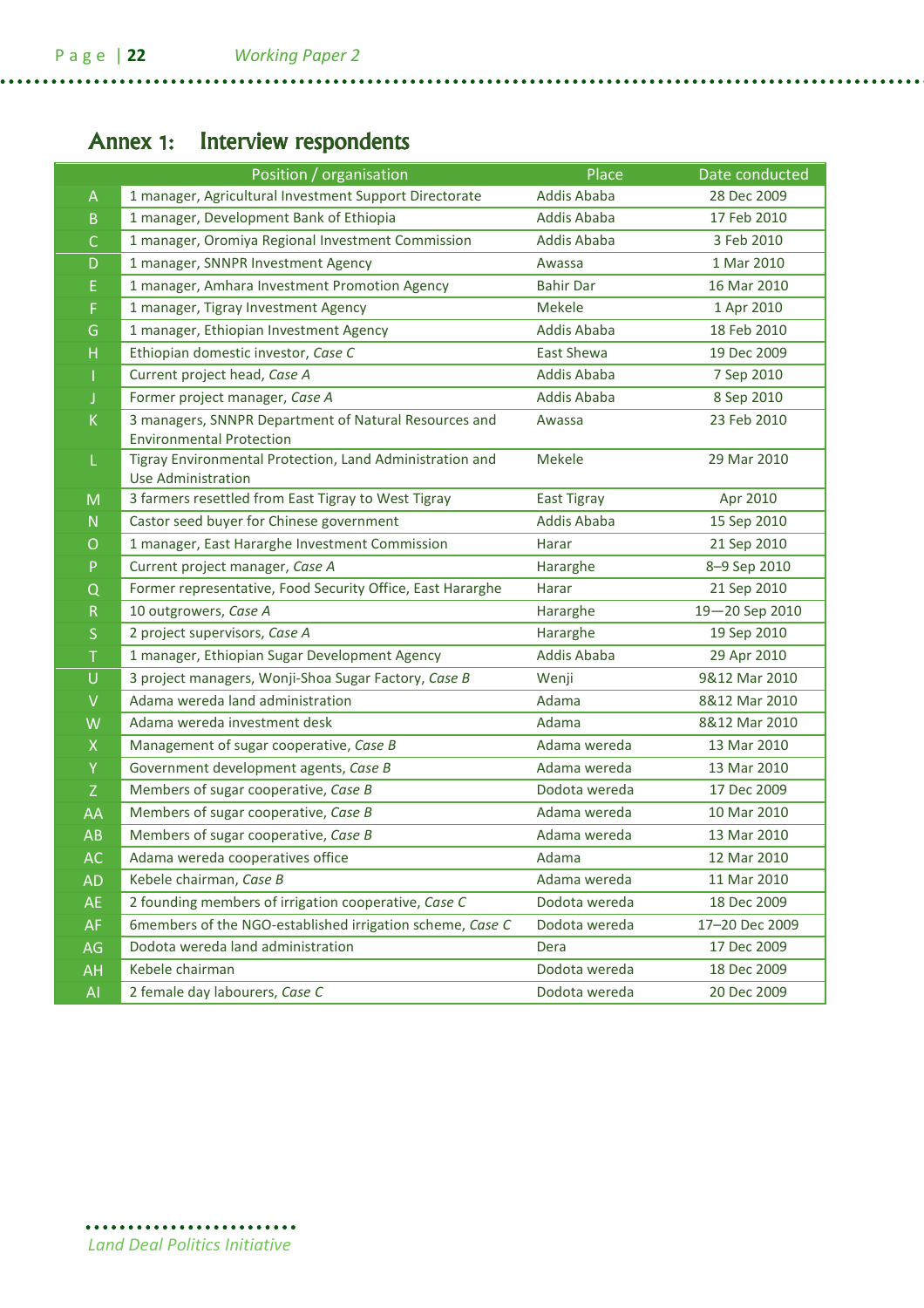## **References**

- I. Amdissa Teshome (2006) 'Agriculture, Growth and Poverty Reduction in Ethiopia: Policy Processes Around the New PRSP (PASDEP)', Future Agricultures Research Paper 4, Future Agricultures Consortium: Sussex.
- 2. Anderson, T. and Million Belay (eds) (2008) Rapid Assessment of Biofuels Development Status in Ethiopia and Proceedings of the National Workshop on Environmental Impact Assessment and Biofuels. Addis Ababa: MELCA Mahiber.
- $3$ . Askale Teklu (2005) 'Land Registration and Women's Land Rights in Amhara Region, Ethiopia', Research Report 4, London: IIED.
- $4$ . Ayelech Tiruwha Melese and Helmsing, A. (2010) 'Endogenisation or Enclave Formation? The Development of the Ethiopian Cut Flower Industry', The Journal of Modern African Studies 48.01: 35- 66.
- 5. Baxter, J. (2010) 'Africa's land and family farms up for grabs?', Seedling January 2010: 13-16.
- 6. Berhanu Adenew and Fayera Abdi (2005) Research Report 3: Land Registration in Amhara Region, Ethiopia. London: IIED.
- 7. Borras, S.M., and Franco, J. (2010) 'Towards a broader view of the politics of global land grab: Rethinking land issues, reframing resistance', Initiatives in Critical Agrarian Studies Working Paper Series 001.
- 8. Butler, E. (2010) 'Land grab fears in Ethiopia', BBC News: London, accessed on 20 January 2011 at httpp://www.bbc.co.uk/news/business-11991926
- 9. Capital Newspaper (2010) 'Ethiopia attracting huge agro-investment projects', accessed on 4 October 2010 at: http://bit.ly/dTMT9z
- 10. Chang, H. (2009) 'Rethinking public policy in agriculture: lessons from history, distant and recent', Journal of Peasant Studies 36.3: 477.
- 11. Collier, P. (2008) 'The Politics of Hunger-How Illusion and Greed Fan the Food Crisis', Foreign Affairs 87.
- 12. Cotula, L., Vermeulen, S., Leonard, R. and Keeley, J. (2009) Land grab or development opportunity? Agricultural investment and international land deals in Africa. Rome: IIED, FAO, IFAD.
- $13.$  Crouch, L., and de Janvry, A. (1980) 'The class basis of agricultural growth', Food Policy 5.1: 3-13.
- $14$ . Central Statistical Agency (CSA) (2009) 'Large and medium scale commercial farms sample survey 2008/09 (2001 E.C.)', Central Statistical Agency Statistical Bulletin 446. Addis Ababa: Central Statistical Agency.
- 15. CSA. (2010) 'Report on crop and livestock product utilization (peasant holdings, meher season). Agricultural Sample Survey 2009/10 (2002 E.C.)', Central Statistical Agency Statistical Bulletin 468. Addis Ababa: Central Statistical Agency.
- 16. Daniel, S. and Mittal, A. (2010) (Mis)investment in agriculture: The role of the International Finance Corporation in global land grabs, Oakland, CA: The Oakland Institute.
- 17. Davison, W. (2010) 'Ethiopia Plans to Rent Out Belgium-Sized Land Area to Produce Cash Crops. Bloomberg', accessed on 20 January 2011 at: http://bloom.bg/gzhLgw
- 18. Deininger, K., Daniel Ayalew Ali, Holden, S., and Zevenbergen, J. (2008) 'Rural Land Certification in Ethiopia: Process, Initial Impact, and Implications for Other African Countries', World Development 36(10): 1786 -1812.
- 19. Dercon, S. and Vargas Hill, R. (2009) 'Growth from agriculture in Ethiopia: Identifying key constraints' Paper presented at IFPRI's ESSP-II policy conference 'Accelerating agricultural development, economic growth and poverty reduction in Ethiopia', Hilton Hotel, Addis Ababa, 22-24 October 2009.
- 20. Dereje Feyissa (2005) 'Land and the politics of identity: The case of Anywaa-Nuer relations in the Gambella region', in S. Evers, M. Spierenburg and H. Wels (eds) Competing jurisdictions: settling land claims in Africa, Leiden: Brill Academic Publishers.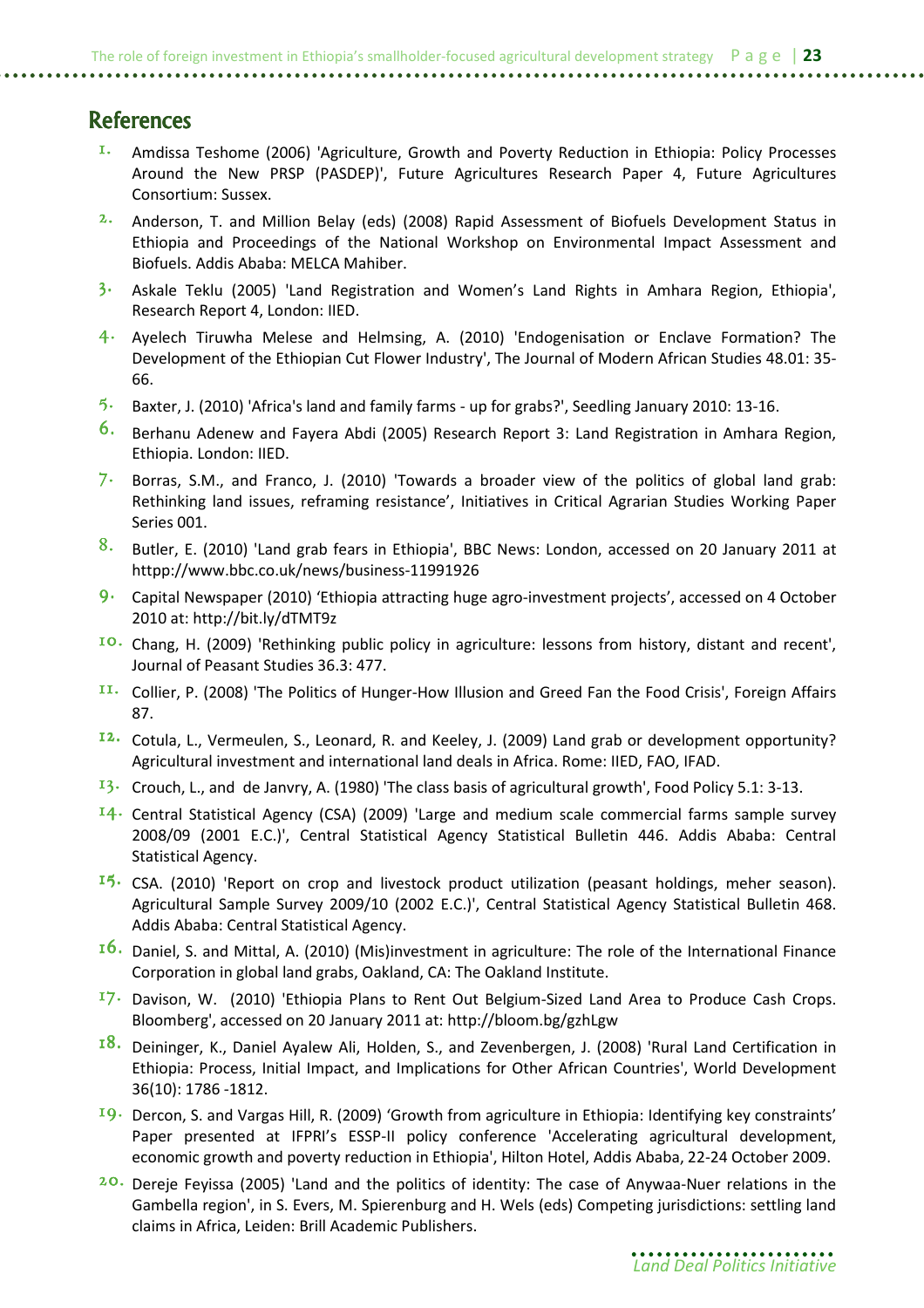- 21. Dereje Feyissa (2006) 'The experience of Gambella Regional State', in D. Turton (ed) Ethnic Federalism: The Ethiopian Experience in Comparative Perspective', London: James Currey: 208-230.
- $22.$  Dessalegn Rahmato (2009) The Peasant and the State: Studies in Agrarian Change in Ethiopia 1950s– 2000s. Addis Ababa: Addis Ababa University Press.
- $23.$  Donham, D.L. (2002) 'Old Abyssinia and the new Ethiopian empire: Themes in social history'. in D. L. Donham & W. James (eds), The Southern Marches of Imperial Ethiopia, London: James Currey: 3-50.
- $24$ . Dorosh, P., Robinson, S. and Ahmed, H. (2009) 'Economic implications of foreign exchange rationing in Ethiopia', ESSP2 Discussion Paper 9.
- $25$ . Ethiopia Market Purchasing Organisation Activities (EMPORA) (2009) 'Investment in Ethiopia. Coachcraft systems', accessed on 24 January 2011 at: http://bit.ly/ggsOkR
- 26. Ethiopian Sugar Development Agency (ESDA) (no date) Five years (2010-2015) sugar industry subsector development plan. Addis Ababa: Ethiopian Sugar Development Agency.
- $27.$  Ethical Sugar (2006) 'Ethiopia to boost sugar output, seeks investors', accessed on 20 January 2011 at: http://bit.ly/gO2P1B
- 28. FDRE (1994) Constitution of the Federal Democratic Republic of Ethiopia. Federal Negarit Gazeta.
- $29.$  FDRE (2002) Re-Enactment of the Investment Proclamation, Federal Negarit Gazeta, Proclamation No. 280/2002.
- 3<sup>0</sup>. FDRE (2003) Investment incentives and investment areas reserved for domestic investors, Federal Negarit Gazeta, Council of Ministers Regulation No. 84/2003.
- $3<sup>1</sup>$ . FDRE (2005) Expropriation of land holdings for Public Purposes and Payment of Compensation Proclamation, Federal Negarit Gazeta, Proclamation No. 455/2005.
- $3<sup>2</sup>$  Garretson, P.P. (2002) 'Vicious cycles: Ivory, slaves, and arms on the new Maji frontier', in D. L. Donham and W. James (eds) The Southern Marches of Imperial Ethiopia, London: James Currey: 196- 218
- $33$ . GRAIN (2008) 'Seized: The 2008 land grab for food and financial security', GRAIN Briefing October 2008.
- $34$  Hailu Teklehaimanot (2010) 'Major Currency Adjustments Hereafter Rare', Addis Fortune, accessed on 20 January 2011 at: http://bit.ly/ezhvmy
- $35$ . Hilina Alemu (2010) 'Saudi Star to Swallow 100,000 sqm of Bishoftu Land', Addis Fortune, accessed on 20 January 2011 at: http://bit.ly/ijrtaX
- 3<sup>6</sup>. Kay, C. (2009) 'Development strategies and rural development: exploring synergies, eradicating poverty', Journal of Peasant Studies 36.1: 103.
- $37<sup>°</sup>$  Leavy, J. and Poulton, C. (2007) 'Commercialisations in agriculture: A typology', in Proceedings of the fifth international conference on the Ethiopian economy', Addis Ababa: Ethiopian Economics Association: 307-344.
- $3<sup>8</sup>$ . Mackenzie, D. (2008) 'Rich countries carry out '21st century land grab', New Scientist 4.
- $39<sup>°</sup>$  Mkandawire, T. (1987) 'The state and agriculture in Africa: Introductory remarks', in T. Mkandawire (ed) The state and agriculture in Africa, London: CODESRIA.
- 40. Ministry of Agriculture and Rural Development (MoARD) (2009) Food Security Programme, 2010- 2014, Addis Ababa: Ministry of Agriculture and Rural Development (MoARD).
- 4<sup>I</sup>. Ministry of Finance and Economic Development (MoFED) (2002) Ethiopia: Sustainable development and poverty reduction program, Addis Ababa: Ministry of Finance and Economic Development (MoFED), Federal Democratic Republic of Ethiopia.
- $4<sup>2</sup>$ . MoFED (2003) Rural development policy and strategies, Addis Ababa: Ministry of Finance and Economic Development (MoFED).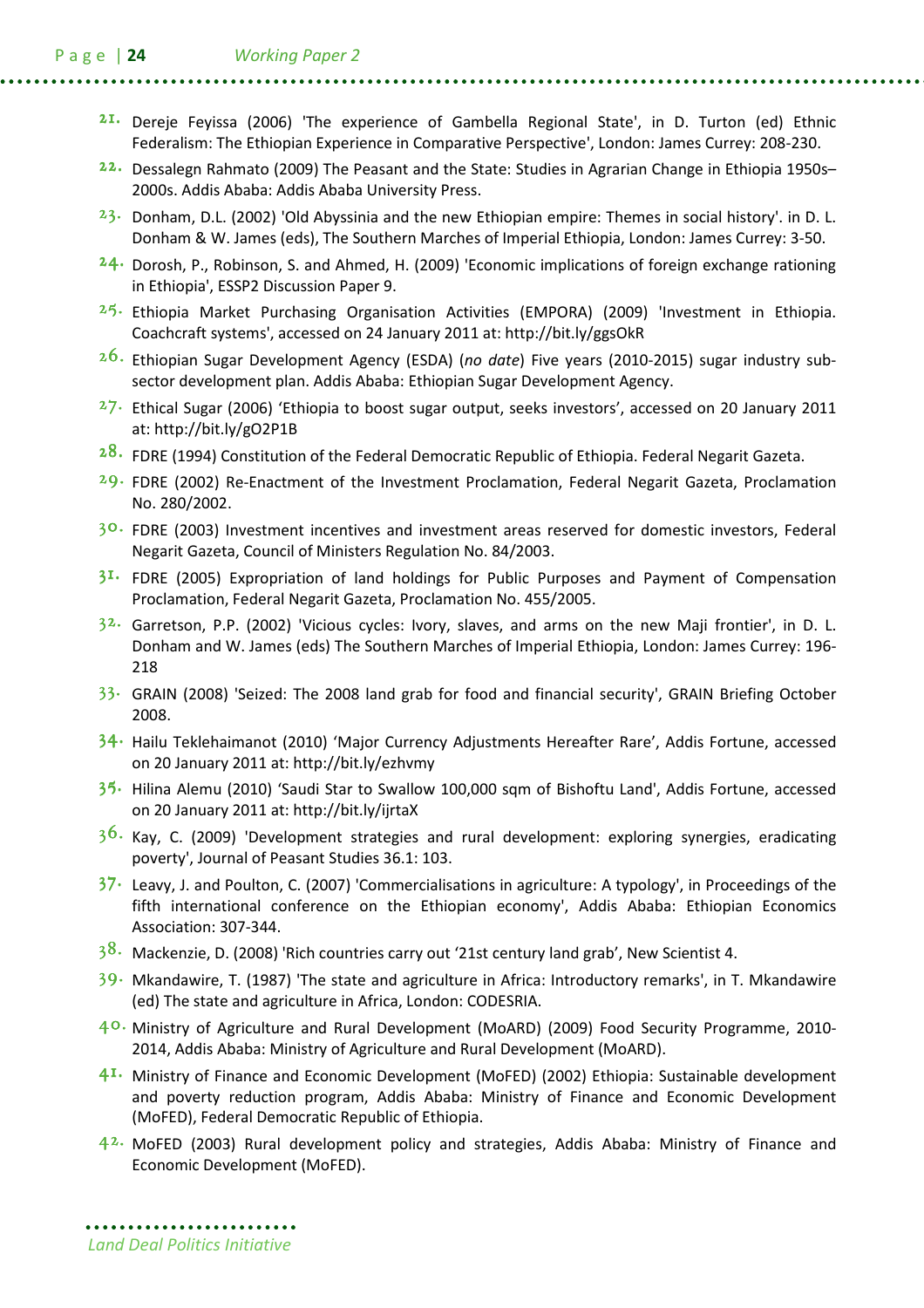- $43<sup>°</sup>$  MoFED (2005). Ethiopia: Building on Progress. A Plan for Accelerated and Sustained Development to End Poverty (PASDEP), Addis Ababa: Ministry of Finance and Economic Development (MoFED), Federal Democratic Republic of Ethiopia.
- $44$  MoFED (2010) Growth and Transformation Plan (GTP), Addis Ababa: Ministry of Finance and Economic Development (MoFED), Federal Democratic Republic of Ethiopia.
- 45. Ministry of Trade and Industry (MoTI) (2008) 'Prohibition of barley and millet export', Ministry of Trade and Industry Directive No. 01-85/213.
- $4<sup>6</sup>$  Oromia National Regional Government (ONRG) (2001) 'Utilization of rural lands for investment activities in the Oromia region proclamation no. 3/1995 (amendment) proclamation no. 41/2001',Megeleta Oromia, Regulation No. 41/2001.
- 47. Oromiya Investment Commission (n.d.) Oromiya National Regional State Investment Contract. Addis Ababa: Oromiya Investment Commission.
- $4<sup>8</sup>$ . Platteau, J. (2005) 'The Gradual Erosion of the Social Security Function of Customary Land Tenure Arrangements in Lineage-Based Societies', in S. Dercon (ed) Insurance against poverty, Oxford: Oxford University Press.
- 49. Ragin, C.C. (2000) Fuzzy-Set Social Science, Chicago, IL: University of Chicago Press.
- $50.$  Rice, A. (2009) 'Is There Such a Thing as Agro-Imperialism?', The New York Times, accessed on 20 January 2011 at: http://nyti.ms/eOuVxb
- $5<sup>I</sup>$ . Rice, X. (2010) 'Ethiopia country of the silver sickle offers land dirt cheap to farming giants', The Guardian, accessed on 17 March 2010 at: http://bit.ly/fXgdUH
- $5<sup>2</sup>$  Schlager, E. and Ostrom, E. (1992) 'Property-rights regimes and natural resources: a conceptual analysis', Land economics 68.3: 249–262.
- $53.$  Scott, J.C. (1976) The Moral Economy of the Peasant: Rebellion and Subsistence in Southeast Asia, New Haven, CT: Yale University Press.
- $54$ . Scott, J.C. (1998) Seeing like a state: How certain schemes to improve the human condition have failed. London: Yale University Press.
- $55$ . Sklair, L. (1994) 'Capitalism and development in global perspective', in L. Sklair (ed) Capitalism and Development, London and New York: Routledge.
- 56. SNNPR Investment Agency (2008) The Southern Nations, Nationalities and Peoples' Regional State Resource Potential and Investment Opportunities, Awassa: SNNPR Bureau of Trade and Industry.
- $57$ . Tadesse Wolde (2002) 'Evading the revolutionary state: The Hor under the Derg', in W. James, D. L. Donham, E. Kurimoto, & A. Triulzi (eds) Remapping Ethiopia: Socialism and After, London: James Currey: 37-59.
- $5<sup>8</sup>$ . Tigray Environmental Protection, Land Administration and Use Agency (EPLAUA) (n.d.) Investment Land Lease Contract. Mekele: Tigray Environmental Protection, Land Administration and Use Authority.
- $59$  Tigray National Regional Government (2000) 'Tigray National Regional Government Rural Land Administration and Utilization Revised Regulation', Negarit Gazeta of Tigray, Regulation No. 48/2000.
- 60. Turton, D. (2006) Ethnic Federalism: The Ethiopian Experience in Comparative Perspective, London: James Currey.
- 61. UN Food and Agriculture Organisation (FAO) 2010 FAOstat, available at: http://faostat.fao.org/
- 62. Van Berkum, S., Roza, P. and van Tongeren, F. (2005) 'Impacts of the EU sugar policy reforms on developing countries, 'Agricultural Economics Research Institute (LEI) 6.09.
- $63.$  Vaughan, S. (2003) 'Ethnicity and Power in Ethiopia', PhD diss., School of Social and Political Studies, University of Edinburgh.
- 64. Vidal, J. (2010) 'How food and water are driving a 21st-century African land grab', The Observer, accessed on 17 March 2010 at: http://bit.ly/fkZfcn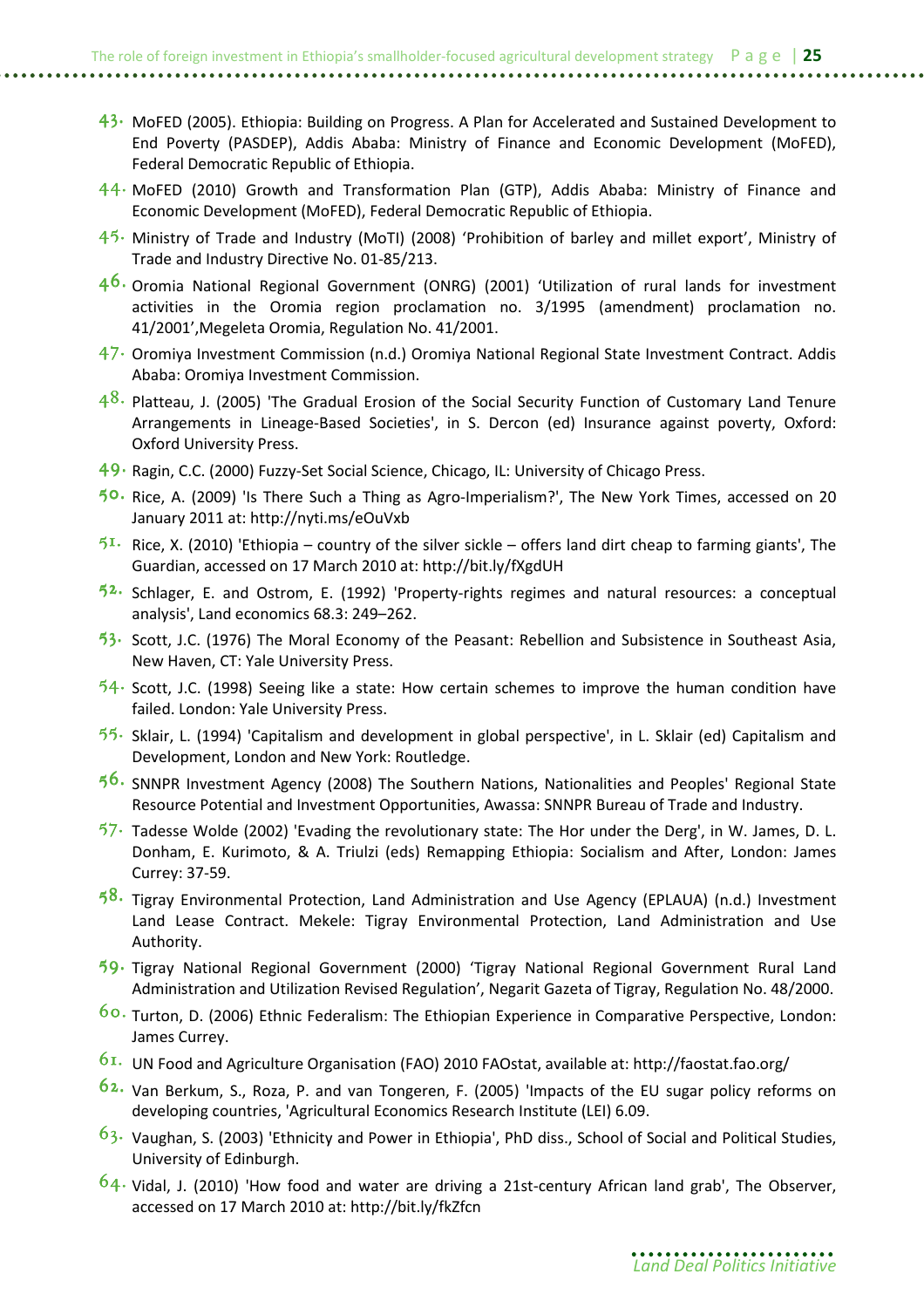#### P a g e | 26 Working Paper 2

- 65. Weissleder, L. (2009) 'Foreign direct investment in the agricultural sector in Ethiopia', Ecofair trade Dialogue Discussion Papers 12.
- 66. World Bank. 2010. Rising global interest in farmland: Can it yield sustainable and equitable benefits? Washington, D.C.: World Bank.
- 67. Wudineh Zenebe (2009) 'Al-Amoudi's efforts to initiate Saudi agro investments', Addis Fortune, accessed on 28 January 2011 at: http://farmlandgrab.org/post/view/9188
- 68. Wudineh Zenebe (2010a) 'Al-Amoudi's Agricultural Apparatuses Arrive', Addis Fortune, accessed on 20 January 2011 at: http://bit.ly/f3XVMT
- 69. Wudineh Zenebe (2010b) 'Djibouti Generates Grain on 3,000 ht Gesture', Addis Fortune, accessed on 20 January 2011 at: http://bit.ly/ikyKph
- $70.$  Zoomers, A. (2010) 'Globalisation and the foreignisation of space: seven processes driving the current global land grab', Journal of Peasant Studies 37.2: 429.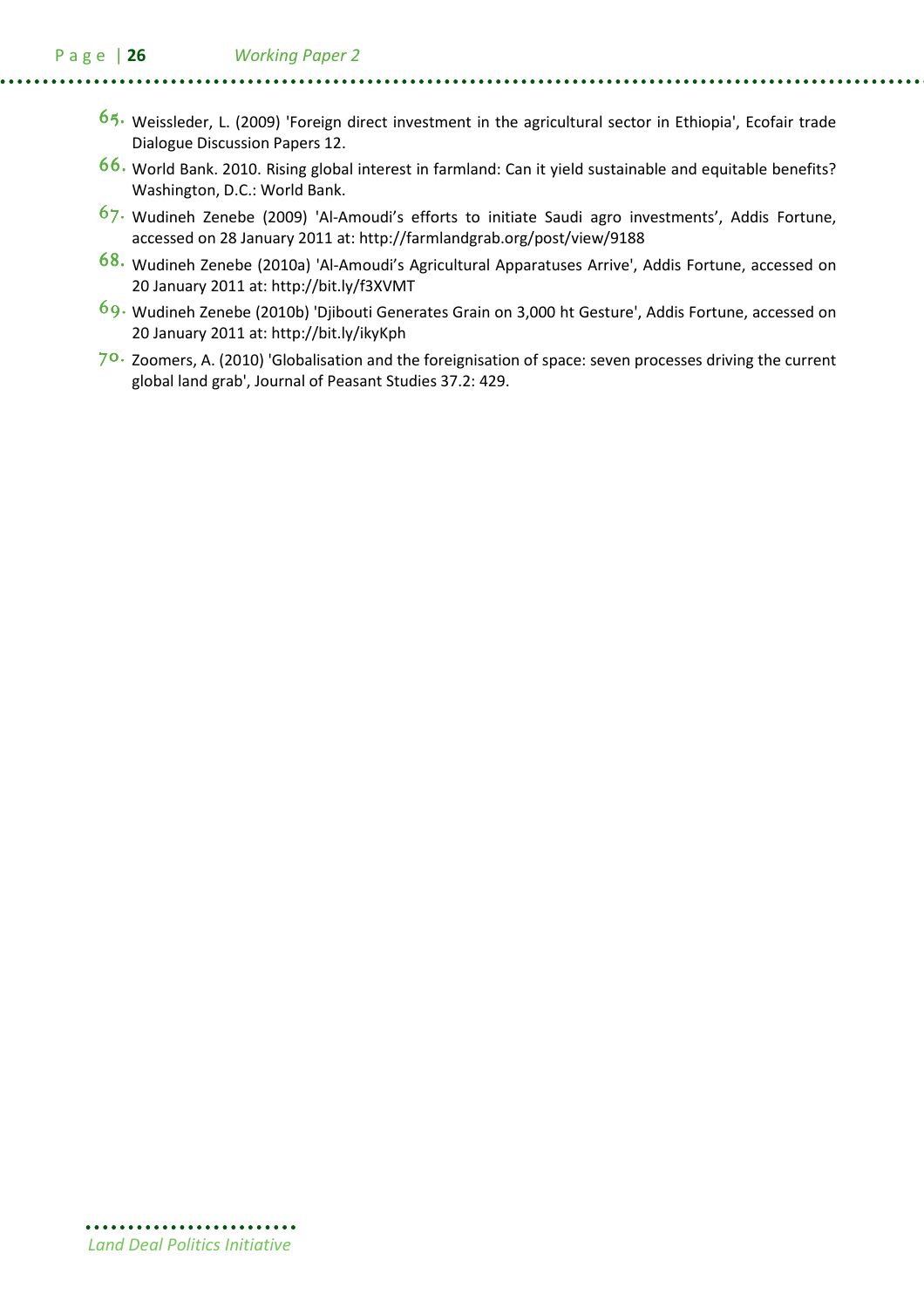## LDPI Convenors

Saturnino M Borras Jr is Associate Professor of Rural Development Studies at the International Institute of Social Studies (ISS), The Hague. He helps coordinate the work of the Initiatives in Critical Agrarian Studies (ICAS) hosted by the Resources, Livelihoods and Environment (RELIVE) Research Cluster at ISS. He was the Canada Research Chair in International Development Studies at Saint Mary's University in Halifax, Nova Scotia in 2007–2010 and an Adjunct Professor in the College of Humanities and Development Studies (COHD) of the China Agricultural University in Beijing. As a Fellow of the Transnational Institute (TNI) in Amsterdam, he is actively involved in its 'Agrarian Justice' Program. He is also a Fellow of Food First/Institute for Food and Development Policy in Oakland, California. Publications include: Pro-Poor Land Reform: A Critique (2007) and Transnational Agrarian Movements Confronting Globalization (2008, co-edited with M. Edelman and C. Kay). He has ongoing research projects on global land grabbing, biofuels and the politics of transnational agrarian movements. Email: borras@iss.nl

Ruth Hall is a Senior Researcher at the Institute for Poverty, Land and Agrarian Studies (PLAAS) at the University of the Western Cape in South Africa. Her research interests include land and agrarian reforms, rural labour markets and farm worker rights, agricultural commodity chains, and the politics of rural development. She holds a Masters degree in Development Studies from the University of Oxford, where she is completing her doctoral studies. Publications include an edited volume entitled Another Countryside? Policy Options for Land and Agrarian Reform in South Africa; with Lungisile Ntsebeza, eds.; The Land Question in South Africa: The Challenge of Transformation and Redistribution; and with Cherryl Walker, Anna Bohlin and Thembela Kepe, eds., Land, Memory, Reconstruction, and Justice: Perspectives on Land Claims in South Africa. She is Book Reviews Section Co-Editor of the Journal of Peasant Studies. Email: rhall@uwc.ac.za

Ian Scoones is a Professorial Fellow at the Institute of Development Studies (IDS), University of Sussex, UK. He has a background in agricultural ecology and his interdisciplinary research links the natural and social sciences and focuses on the relationships between science and technology, local knowledge and livelihoods and the politics of policy processes. He has worked on issues such as pastoralism and rangeland management, soil and water conservation, biodiversity and environmental change, land and agrarian reform, dryland agricultural systems, crop biotechnology and animal health science policy, mostly in Africa. He is currently co-director of the ESRC Social, Technological and Environmental Pathways to Sustainability (STEPS) Centre at Sussex and Joint Convenor of the Future Agricultures Consortium. Key publications include: Science, Agriculture and the Politics of Policy: The Case of Biotechnology in India (Orient Longman, 2006) and Land Reform in Zimbabwe: Myths and Realities (James Currey, 2010). He is a member of the Editorial Collective of the Journal of Peasant Studies. Email: *I.Scoones@ids.ac.uk* 

Ben White is Professor of Rural Sociology at the International Institute of Social Studies (ISS) and Professor of Social Sciences at the University of Amsterdam in the Netherlands. He is part of the Resources, Environment and Livelihoods (RELIVE) Research Cluster at ISS. He has carried out research on the themes of agrarian change, social differentiation of the peasantry, contract farming, rural labour, land policies, among others, mainly in Indonesia. He has published extensively on these themes. For seventeen years, he was co-editor of Development and Change, until mid-2009. Email: white@iss.nl

Wendy Wolford is the Polson Professor of Development Sociology at Cornell University. Her research interests include the political economy of development, social movements, land distribution and agrarian societies. Key publications include To Inherit the Earth: The Landless Movement and the Struggle for a New Brazil (co-authored with Angus Wright, Food First Books, 2003) and This Land is Ours Now: Social Mobilization and the Meaning(s) of Land in Brazil (2010, Duke University Press). She is a member of the Editorial Collective of the Journal of Peasant Studies. Email: www43@cornell.edu